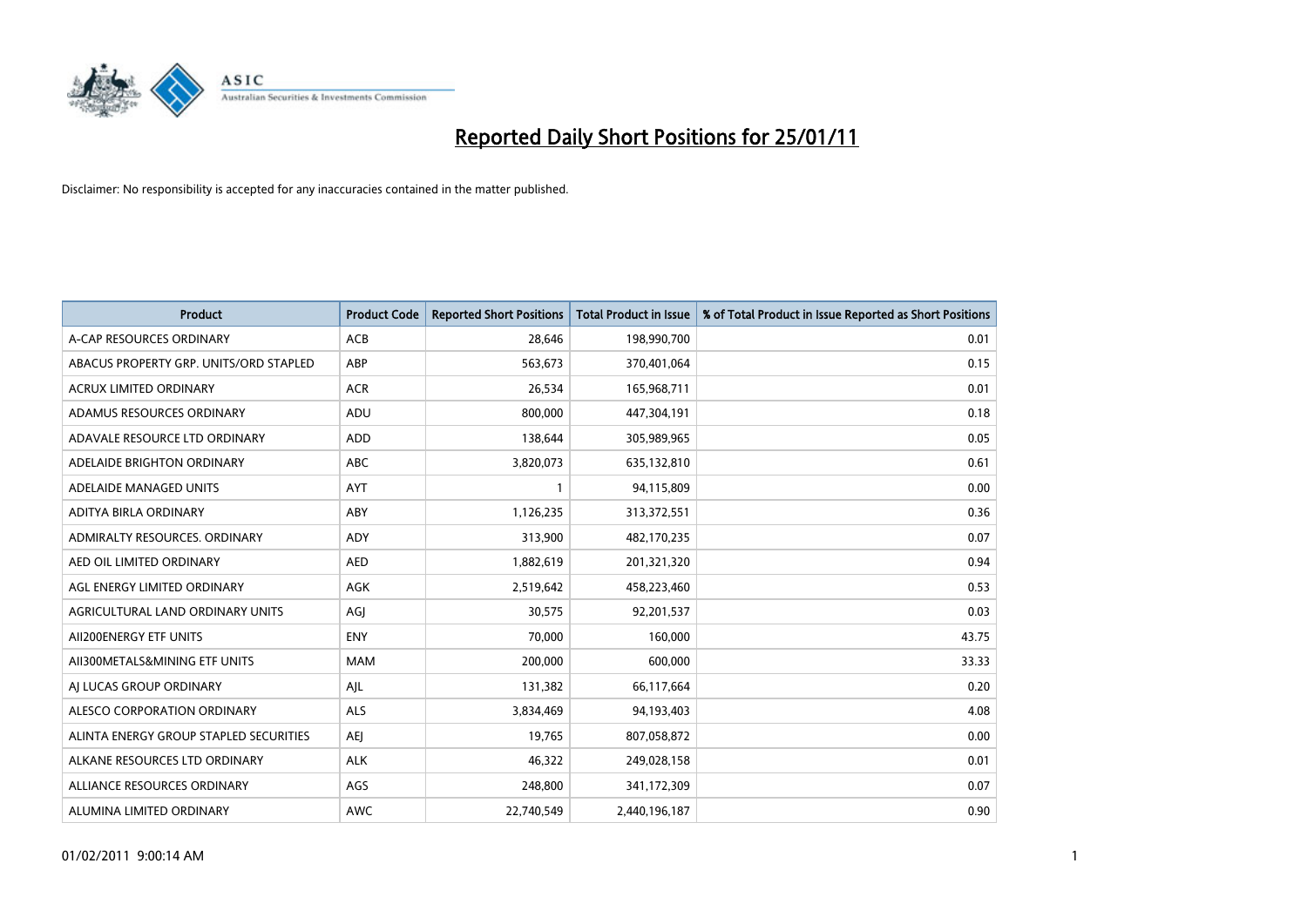

| <b>Product</b>                          | <b>Product Code</b> | <b>Reported Short Positions</b> | <b>Total Product in Issue</b> | % of Total Product in Issue Reported as Short Positions |
|-----------------------------------------|---------------------|---------------------------------|-------------------------------|---------------------------------------------------------|
| AMADEUS ENERGY ORDINARY                 | AMU                 | 454,000                         | 301,224,573                   | 0.15                                                    |
| AMALGAMATED HOLDINGS ORDINARY           | AHD                 | 461                             | 157,396,607                   | 0.00                                                    |
| AMCOR LIMITED ORDINARY                  | <b>AMC</b>          | 4,058,545                       | 1,225,440,483                 | 0.34                                                    |
| AMP CAPITAL CHINA ORDINARY UNITS        | <b>AGF</b>          | 65,310                          | 337,034,455                   | 0.02                                                    |
| AMP LIMITED ORDINARY                    | AMP                 | 17,911,283                      | 2,094,424,200                 | 0.81                                                    |
| AMPELLA MINING ORDINARY                 | <b>AMX</b>          | 452,147                         | 201,225,108                   | 0.22                                                    |
| ANSELL LIMITED ORDINARY                 | <b>ANN</b>          | 3,707,155                       | 133,007,903                   | 2.80                                                    |
| ANTARES ENERGY LTD ORDINARY             | <b>AZZ</b>          | 543,641                         | 299,333,110                   | 0.18                                                    |
| ANZ BANKING GRP LTD ORDINARY            | ANZ                 | 6,394,012                       | 2,596,003,708                 | 0.23                                                    |
| APA GROUP STAPLED SECURITIES            | <b>APA</b>          | 7,022,418                       | 551,689,118                   | 1.28                                                    |
| APEX MINERALS NL ORDINARY               | <b>AXM</b>          | 967,846                         | 3,567,819,915                 | 0.02                                                    |
| APN EUROPEAN RETAIL UNITS STAPLED SEC.  | <b>AEZ</b>          | 11,832                          | 544,910,660                   | 0.00                                                    |
| APN NEWS & MEDIA ORDINARY               | <b>APN</b>          | 16,523,586                      | 606,084,019                   | 2.74                                                    |
| APOLLO GAS LIMITED ORDINARY             | <b>AZO</b>          | 375,000                         | 90,400,136                    | 0.41                                                    |
| AQUARIUS PLATINUM. ORDINARY             | <b>AOP</b>          | 3,147,163                       | 463,241,295                   | 0.67                                                    |
| AQUILA RESOURCES ORDINARY               | <b>AQA</b>          | 2,549,512                       | 374,314,049                   | 0.68                                                    |
| ARAFURA RESOURCE LTD ORDINARY           | <b>ARU</b>          | 1,662,335                       | 367,880,342                   | 0.45                                                    |
| ARB CORPORATION ORDINARY                | <b>ARP</b>          | 48,184                          | 72,481,302                    | 0.07                                                    |
| ARDENT LEISURE GROUP STAPLED SECURITIES | AAD                 | 2,370,845                       | 312,836,274                   | 0.77                                                    |
| ARISTOCRAT LEISURE ORDINARY             | ALL                 | 29,134,514                      | 533,983,910                   | 5.47                                                    |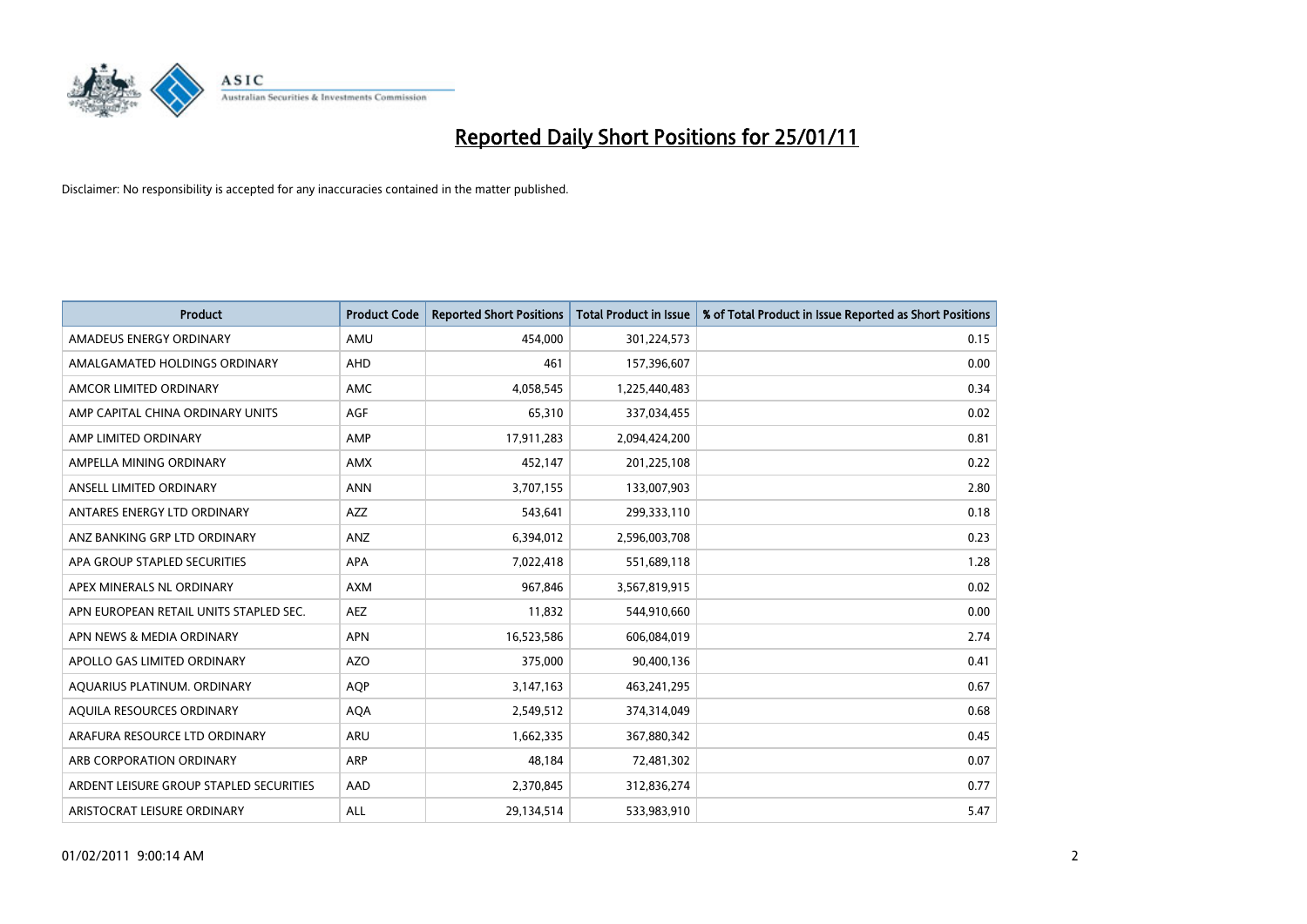

| <b>Product</b>                            | <b>Product Code</b> | <b>Reported Short Positions</b> | <b>Total Product in Issue</b> | % of Total Product in Issue Reported as Short Positions |
|-------------------------------------------|---------------------|---------------------------------|-------------------------------|---------------------------------------------------------|
| ASCIANO LIMITED ORDINARY                  | <b>AIO</b>          | 26,305,426                      | 2,926,103,883                 | 0.89                                                    |
| ASG GROUP LIMITED ORDINARY                | <b>ASZ</b>          | 6,170                           | 168,247,718                   | 0.00                                                    |
| ASPEN GROUP ORD/UNITS STAPLED             | <b>APZ</b>          | 1,141,788                       | 588,269,075                   | 0.17                                                    |
| ASPIRE MINING LTD ORDINARY                | <b>AKM</b>          | 61,984                          | 384,098,824                   | 0.02                                                    |
| <b>ASTON RES LTD ORDINARY</b>             | <b>AZT</b>          | 704                             | 204,527,604                   | 0.00                                                    |
| ASTRO JAP PROP GROUP STAPLED SEC. DEF SET | AJADC               | 4,761                           | 50,821,217                    | 0.01                                                    |
| ASX LIMITED ORDINARY                      | <b>ASX</b>          | 1,113,285                       | 175,136,729                   | 0.64                                                    |
| ATLANTIC LIMITED ORDINARY                 | ATI                 | 480,675                         | 110,816,957                   | 0.43                                                    |
| ATLAS IRON LIMITED ORDINARY               | AGO                 | 11,173,085                      | 547,089,119                   | 2.03                                                    |
| AUCKLAND INTERNATION ORDINARY             | <b>AIA</b>          | 121,987                         | 1,317,998,787                 | 0.01                                                    |
| AURORA OIL & GAS ORDINARY                 | <b>AUT</b>          | 703,667                         | 380,037,862                   | 0.18                                                    |
| AUSDRILL LIMITED ORDINARY                 | ASL                 | 120,985                         | 262,867,240                   | 0.04                                                    |
| AUSENCO LIMITED ORDINARY                  | AAX                 | 4,218,098                       | 122,427,576                   | 3.43                                                    |
| <b>AUSTAL LIMITED ORDINARY</b>            | ASB                 | 149,361                         | 188,069,638                   | 0.07                                                    |
| <b>AUSTAR UNITED ORDINARY</b>             | <b>AUN</b>          | 15,385,177                      | 1,271,357,418                 | 1.21                                                    |
| AUSTBROKERS HOLDINGS ORDINARY             | <b>AUB</b>          | 2                               | 54,339,433                    | 0.00                                                    |
| AUSTEREO GROUP LTD. ORDINARY              | <b>AEO</b>          | 9                               | 344,783,708                   | 0.00                                                    |
| AUSTIN ENGINEERING ORDINARY               | ANG                 | 19,093                          | 71,614,403                    | 0.02                                                    |
| <b>AUSTRALAND ASSETS ASSETS</b>           | <b>AAZPB</b>        | 1,168                           | 2,750,000                     | 0.04                                                    |
| AUSTRALAND PROPERTY STAPLED SECURITY      | <b>ALZ</b>          | 2,122,434                       | 576,837,197                   | 0.36                                                    |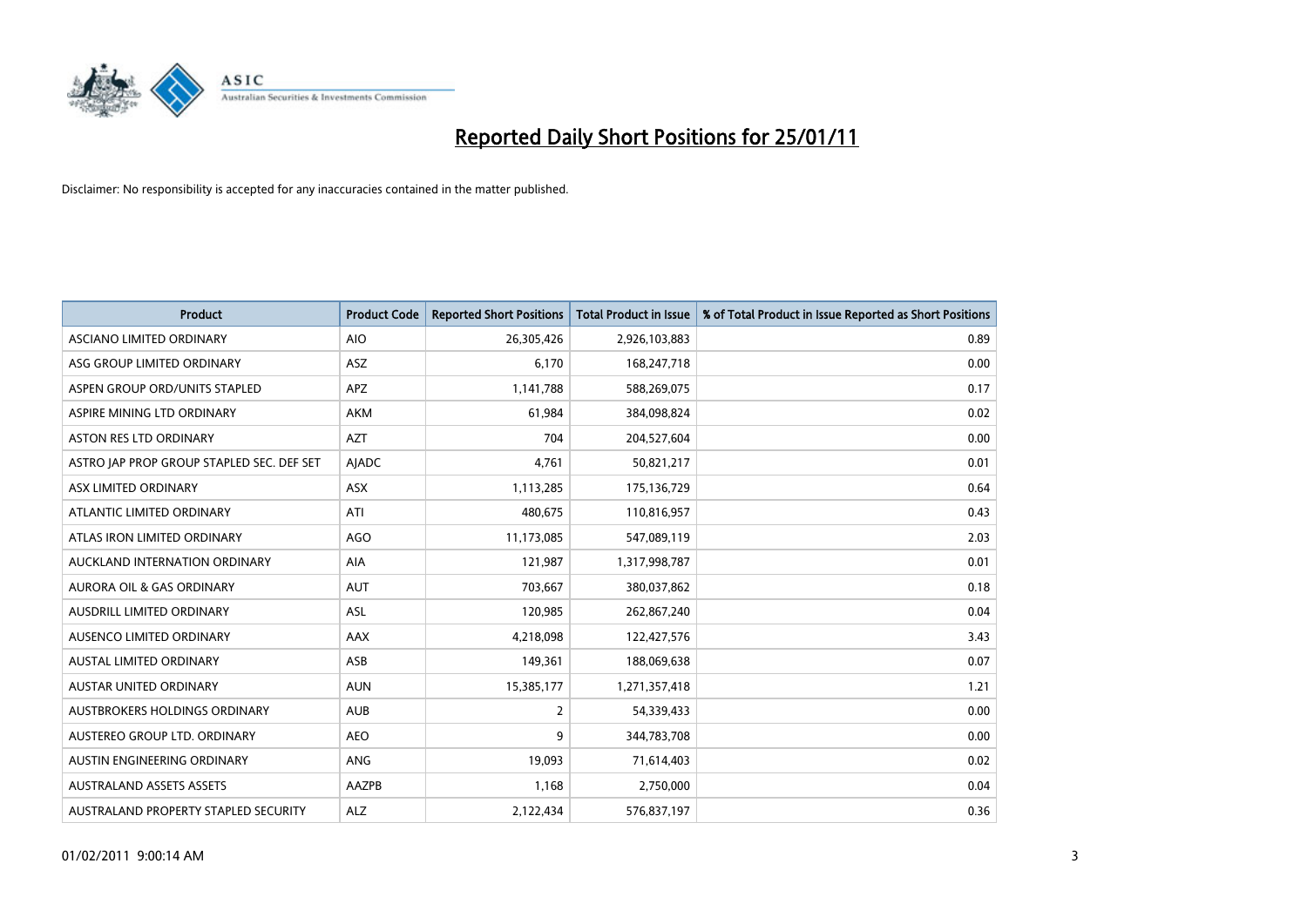

| Product                              | <b>Product Code</b> | <b>Reported Short Positions</b> | Total Product in Issue | % of Total Product in Issue Reported as Short Positions |
|--------------------------------------|---------------------|---------------------------------|------------------------|---------------------------------------------------------|
| AUSTRALIAN AGRICULT, ORDINARY        | AAC                 | 4,625,941                       | 264,264,459            | 1.72                                                    |
| AUSTRALIAN EDUCATION UNITS           | <b>AEU</b>          | 625,000                         | 134,973,383            | 0.46                                                    |
| AUSTRALIAN INFRASTR, UNITS/ORDINARY  | <b>AIX</b>          | 315,385                         | 620,733,944            | 0.06                                                    |
| AUSTRALIAN MINES LTD ORDINARY        | <b>AUZ</b>          | 1,400,000                       | 349,083,108            | 0.40                                                    |
| AUSTRALIAN PHARM, ORDINARY           | API                 | 840,111                         | 488,115,883            | 0.16                                                    |
| AUTOMOTIVE HOLDINGS ORDINARY         | <b>AHE</b>          | 525,378                         | 226,387,577            | 0.22                                                    |
| AVEXA LIMITED ORDINARY               | <b>AVX</b>          | 243,657                         | 847,688,779            | 0.03                                                    |
| AVOCA RESOURCES ORDINARY             | <b>AVO</b>          | 401,624                         | 303,301,781            | 0.14                                                    |
| AWE LIMITED ORDINARY                 | <b>AWE</b>          | 5,536,398                       | 521,871,941            | 1.06                                                    |
| AXA ASIA PACIFIC ORDINARY            | <b>AXA</b>          | 1,504,287                       | 2,067,095,545          | 0.07                                                    |
| AZUMAH RESOURCES ORDINARY            | <b>AZM</b>          | 2,675                           | 271,946,055            | 0.00                                                    |
| <b>BANDANNA ENERGY ORDINARY</b>      | <b>BND</b>          | 62,335                          | 426,265,482            | 0.01                                                    |
| BANK OF QUEENSLAND. ORDINARY         | <b>BOO</b>          | 1,760,862                       | 222,072,957            | 0.80                                                    |
| <b>BASS STRAIT OIL CO ORDINARY</b>   | <b>BAS</b>          | 1,482                           | 291,030,250            | 0.00                                                    |
| <b>BATHURST RESOURCES ORDINARY</b>   | <b>BTU</b>          | 3,756,239                       | 610,526,754            | 0.61                                                    |
| <b>BAUXITE RESOURCE LTD ORDINARY</b> | <b>BAU</b>          | 45,760                          | 234,379,896            | 0.02                                                    |
| <b>BC IRON LIMITED ORDINARY</b>      | <b>BCI</b>          | 26,839                          | 92,561,000             | 0.03                                                    |
| BEACH ENERGY LIMITED ORDINARY        | <b>BPT</b>          | 2,924,443                       | 1,099,021,290          | 0.27                                                    |
| BEADELL RESOURCE LTD ORDINARY        | <b>BDR</b>          | 127,299                         | 622,007,828            | 0.02                                                    |
| BENDIGO AND ADELAIDE ORDINARY        | <b>BEN</b>          | 6,176,072                       | 357,615,138            | 1.70                                                    |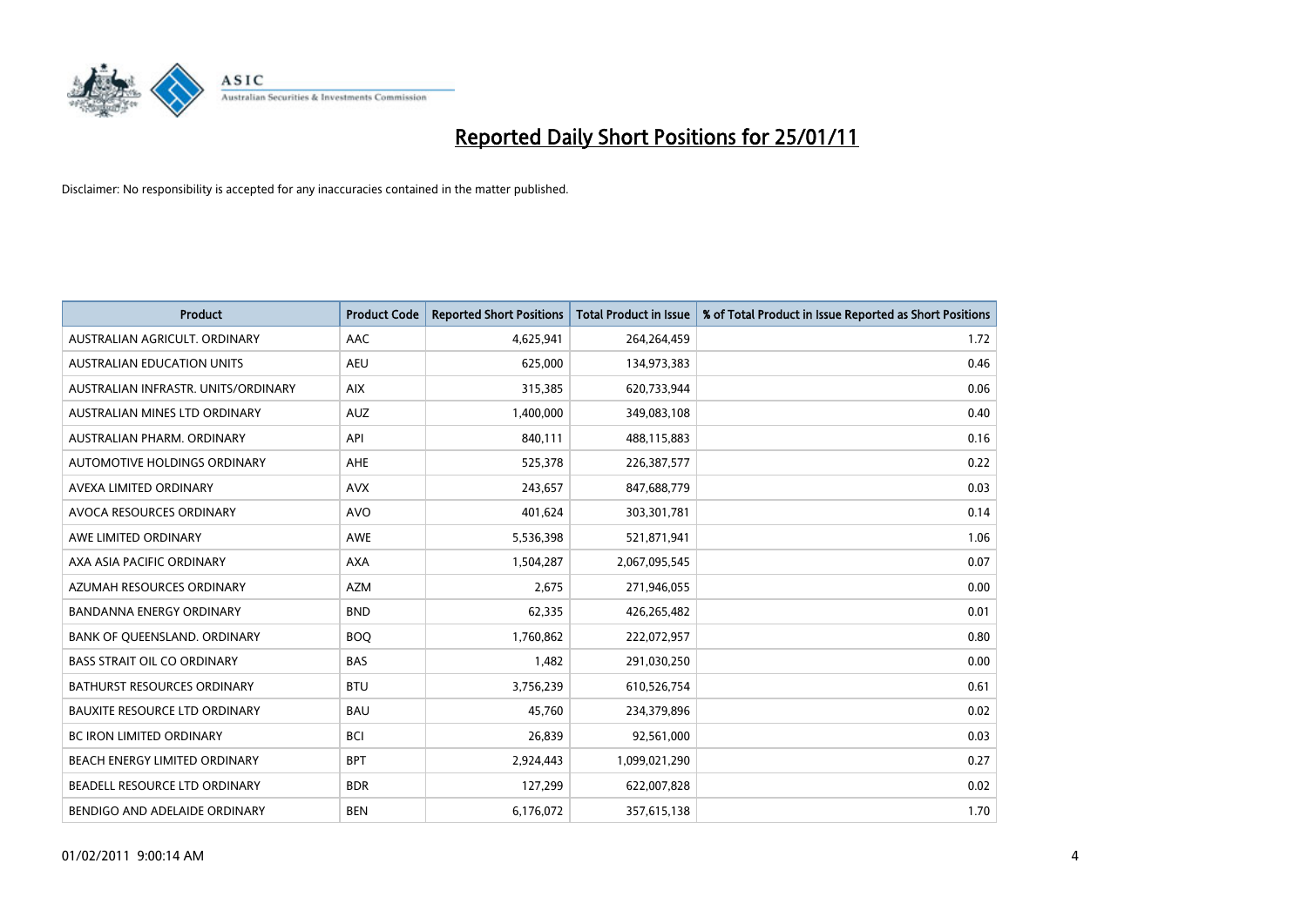

| <b>Product</b>                        | <b>Product Code</b> | <b>Reported Short Positions</b> | <b>Total Product in Issue</b> | % of Total Product in Issue Reported as Short Positions |
|---------------------------------------|---------------------|---------------------------------|-------------------------------|---------------------------------------------------------|
| BENDIGO AND ADELAIDE RESET PREFERENCE | <b>BENPB</b>        | 135,205                         | 900,000                       | 15.02                                                   |
| BERKELEY RESOURCES ORDINARY           | <b>BKY</b>          | 337,713                         | 141,935,898                   | 0.23                                                    |
| BETASHARES ASX FIN ETF UNITS          | <b>OFN</b>          | 670                             | 4,509,251                     | 0.01                                                    |
| BETASHARES ASX RES ETF UNITS          | <b>ORE</b>          | 13,870                          | 4,519,432                     | 0.31                                                    |
| <b>BHP BILLITON LIMITED ORDINARY</b>  | <b>BHP</b>          | 18,754,507                      | 3,356,081,497                 | 0.54                                                    |
| <b>BILLABONG ORDINARY</b>             | <b>BBG</b>          | 9,857,161                       | 253,613,826                   | 3.86                                                    |
| <b>BIOTA HOLDINGS ORDINARY</b>        | <b>BTA</b>          | 1,915,519                       | 180,805,565                   | 1.06                                                    |
| <b>BISALLOY STEEL ORDINARY</b>        | <b>BIS</b>          | 84,480                          | 216,455,965                   | 0.04                                                    |
| BKI INVESTMENT LTD ORDINARY           | <b>BKI</b>          | 508                             | 420,919,092                   | 0.00                                                    |
| <b>BLACKTHORN RESOURCES ORDINARY</b>  | <b>BTR</b>          | 35,848                          | 106,885,300                   | 0.03                                                    |
| <b>BLUESCOPE STEEL LTD ORDINARY</b>   | <b>BSL</b>          | 41,832,995                      | 1,842,207,385                 | 2.25                                                    |
| <b>BOART LONGYEAR ORDINARY</b>        | <b>BLY</b>          | 3,303,787                       | 461,163,412                   | 0.71                                                    |
| <b>BOOM LOGISTICS ORDINARY</b>        | <b>BOL</b>          | 379,072                         | 461,500,712                   | 0.08                                                    |
| <b>BORAL LIMITED, ORDINARY</b>        | <b>BLD</b>          | 26,764,444                      | 724,446,767                   | 3.69                                                    |
| BOTSWANA METALS LTD ORDINARY          | <b>BML</b>          | 7,000                           | 107,787,762                   | 0.01                                                    |
| <b>BOW ENERGY LIMITED ORDINARY</b>    | <b>BOW</b>          | 324,466                         | 348,972,041                   | 0.09                                                    |
| <b>BRADKEN LIMITED ORDINARY</b>       | <b>BKN</b>          | 826,002                         | 139,639,929                   | 0.62                                                    |
| BRAMBLES LIMITED ORDINARY             | <b>BXB</b>          | 10,503,753                      | 1,450,667,977                 | 0.71                                                    |
| BREVILLE GROUP LTD ORDINARY           | <b>BRG</b>          | 2,740                           | 129,615,322                   | 0.00                                                    |
| <b>BRICKWORKS LIMITED ORDINARY</b>    | <b>BKW</b>          | 16,252                          | 147,567,333                   | 0.01                                                    |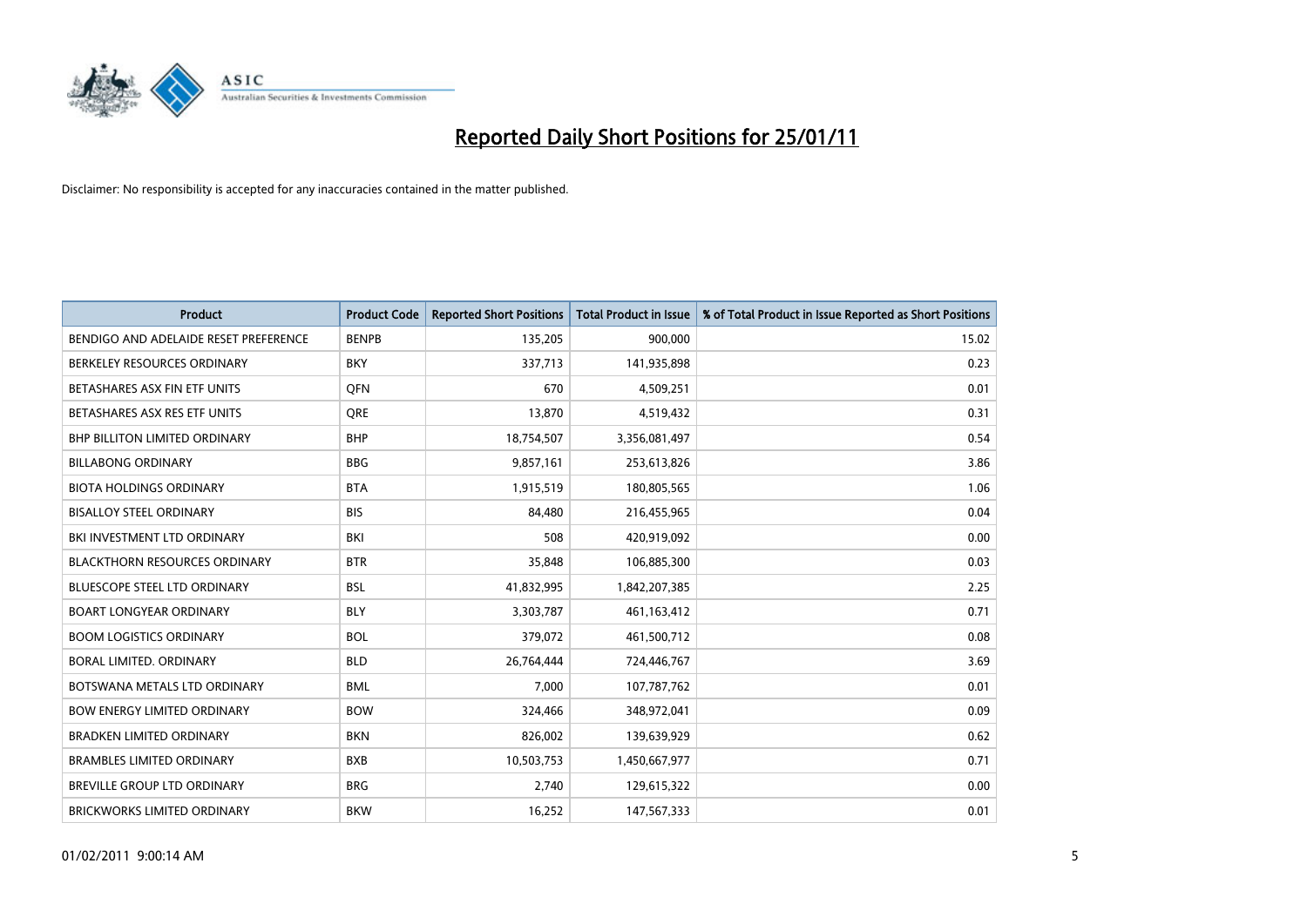

| <b>Product</b>                           | <b>Product Code</b> | <b>Reported Short Positions</b> | Total Product in Issue | % of Total Product in Issue Reported as Short Positions |
|------------------------------------------|---------------------|---------------------------------|------------------------|---------------------------------------------------------|
| <b>BROCKMAN RESOURCES ORDINARY</b>       | <b>BRM</b>          | 176,105                         | 144,803,151            | 0.13                                                    |
| BT INVESTMENT MNGMNT ORDINARY            | <b>BTT</b>          | 554,785                         | 160,000,000            | 0.35                                                    |
| <b>BUNNINGS WAREHOUSE ORDINARY UNITS</b> | <b>BWP</b>          | 1,171,721                       | 427,042,646            | 0.27                                                    |
| <b>BURU ENERGY ORDINARY</b>              | <b>BRU</b>          | 155,589                         | 182,780,549            | 0.09                                                    |
| CABCHARGE AUSTRALIA ORDINARY             | CAB                 | 1,097,226                       | 120,437,014            | 0.90                                                    |
| CALTEX AUSTRALIA ORDINARY                | <b>CTX</b>          | 5,515,771                       | 270,000,000            | 2.05                                                    |
| <b>CAMPBELL BROTHERS ORDINARY</b>        | <b>CPB</b>          | 57,025                          | 67,503,411             | 0.09                                                    |
| CAPE LAMBERT RES LTD ORDINARY            | <b>CFE</b>          | 1,080,119                       | 578,112,273            | 0.18                                                    |
| <b>CARBON ENERGY ORDINARY</b>            | <b>CNX</b>          | 932,762                         | 670,872,650            | 0.14                                                    |
| <b>CARDNO LIMITED ORDINARY</b>           | CDD                 | 16,662                          | 106,250,491            | 0.01                                                    |
| CARNARVON PETROLEUM ORDINARY             | <b>CVN</b>          | 1,679,875                       | 687,820,634            | 0.25                                                    |
| CARNEGIE WAVE ENERGY ORDINARY            | <b>CWE</b>          | 83,000                          | 859,087,627            | 0.01                                                    |
| <b>CARPATHIAN RESOURCES ORDINARY</b>     | <b>CPN</b>          | 75.000                          | 265,533,501            | 0.03                                                    |
| CARPENTARIA EXP. LTD ORDINARY            | CAP                 | 9.777                           | 94,341,301             | 0.01                                                    |
| CARSALES.COM LTD ORDINARY                | <b>CRZ</b>          | 3,590,535                       | 234,073,300            | 1.53                                                    |
| CASH CONVERTERS ORD/DIV ACCESS           | <b>CCV</b>          | 79,244                          | 379,761,025            | 0.01                                                    |
| <b>CASPIAN OIL &amp; GAS ORDINARY</b>    | <b>CIG</b>          | 50,000                          | 1,331,500,513          | 0.00                                                    |
| CATALPA RESOURCES ORDINARY               | CAH                 | 104,164                         | 162,832,907            | 0.06                                                    |
| CEC GROUP LIMITED ORDINARY               | <b>CEG</b>          | 1,750                           | 79,662,662             | 0.00                                                    |
| <b>CELLNET GROUP ORDINARY</b>            | <b>CLT</b>          | 1,342                           | 69,875,723             | 0.00                                                    |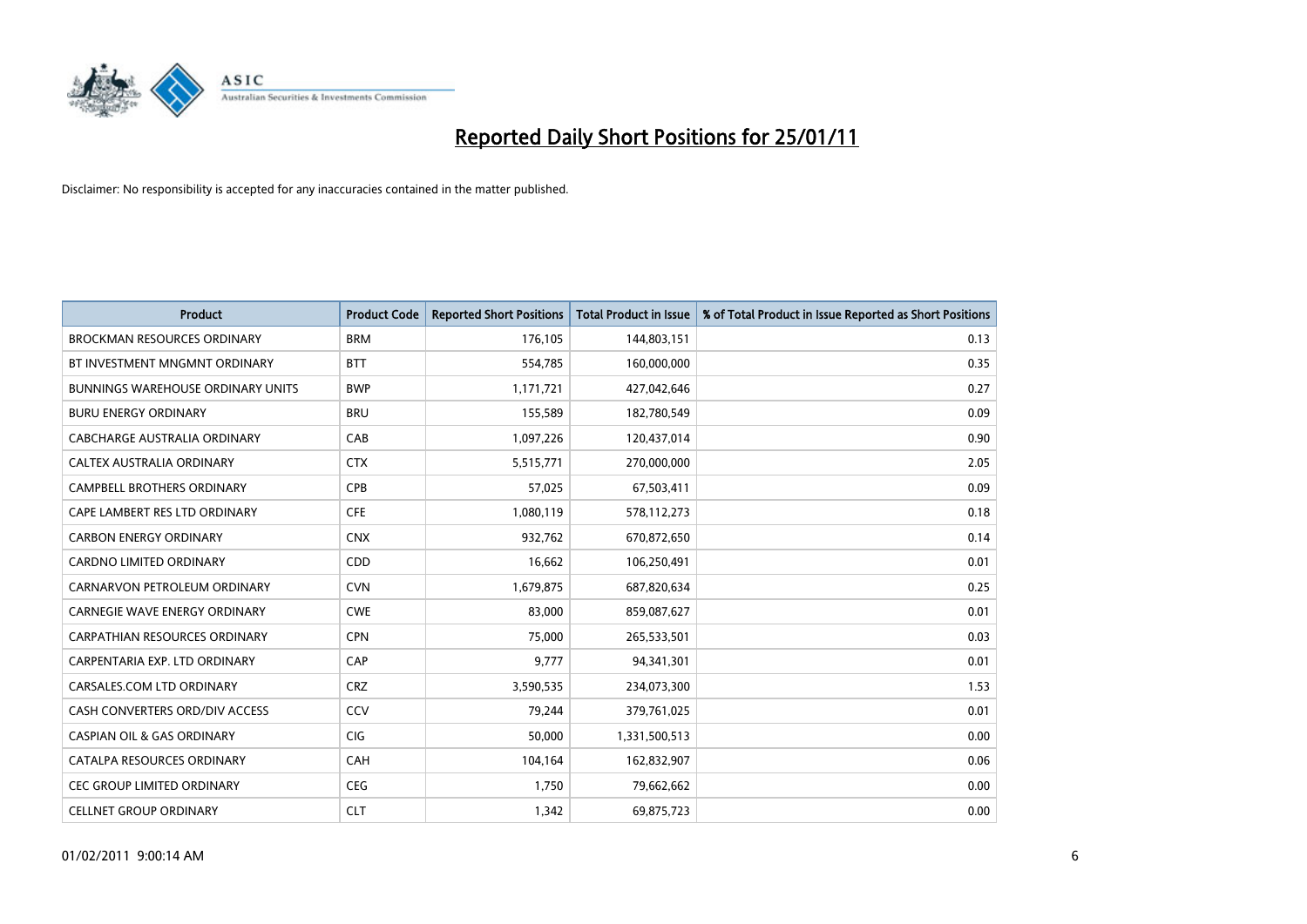

| <b>Product</b>                                | <b>Product Code</b> | <b>Reported Short Positions</b> | <b>Total Product in Issue</b> | % of Total Product in Issue Reported as Short Positions |
|-----------------------------------------------|---------------------|---------------------------------|-------------------------------|---------------------------------------------------------|
| CENTRAL PETROLEUM ORDINARY                    | <b>CTP</b>          | 148,690                         | 982,298,842                   | 0.01                                                    |
| CENTRO PROPERTIES UNITS/ORD STAPLED           | <b>CNP</b>          | 331,574                         | 972,414,514                   | 0.03                                                    |
| <b>CENTRO RETAIL GROUP STAPLED SECURITIES</b> | <b>CER</b>          | 673,074                         | 2,286,399,424                 | 0.02                                                    |
| CERAMIC FUEL CELLS ORDINARY                   | <b>CFU</b>          | 432,246                         | 1,201,353,566                 | 0.03                                                    |
| <b>CFS RETAIL PROPERTY UNITS</b>              | <b>CFX</b>          | 40,976,301                      | 2,825,628,530                 | 1.45                                                    |
| <b>CGA MINING LIMITED ORDINARY</b>            | <b>CGX</b>          | 50,000                          | 333,265,726                   | 0.02                                                    |
| <b>CHALICE GOLD MINES ORDINARY</b>            | <b>CHN</b>          | 54,500                          | 211,455,886                   | 0.03                                                    |
| CHALLENGER DIV.PRO. STAPLED UNITS             | <b>CDI</b>          | 40,790                          | 913,426,007                   | 0.00                                                    |
| CHALLENGER INFRAST. STAPLED UNITS             | <b>CIF</b>          | 8,731                           | 316,223,785                   | 0.00                                                    |
| <b>CHALLENGER LIMITED ORDINARY</b>            | <b>CGF</b>          | 6,207,803                       | 501,959,841                   | 1.24                                                    |
| CHANDLER MACLEOD LTD ORDINARY                 | <b>CMG</b>          | 11,970                          | 422,031,685                   | 0.00                                                    |
| CHARTER HALL GROUP STAPLED US PROHIBIT.       | <b>CHC</b>          | 523,419                         | 306,341,814                   | 0.16                                                    |
| <b>CHARTER HALL OFFICE UNIT</b>               | CQO                 | 1,600,317                       | 493,319,730                   | 0.33                                                    |
| <b>CHARTER HALL RETAIL UNITS</b>              | <b>COR</b>          | 524,803                         | 305,810,723                   | 0.16                                                    |
| CHEMGENEX PHARMACEUT ORDINARY                 | <b>CXS</b>          | 170,939                         | 283,348,870                   | 0.06                                                    |
| CITIGOLD CORP LTD ORDINARY                    | <b>CTO</b>          | 2,059,217                       | 1,040,278,301                 | 0.20                                                    |
| CLINUVEL PHARMACEUT, ORDINARY                 | <b>CUV</b>          | 4,127                           | 30,379,956                    | 0.01                                                    |
| <b>CLOUGH LIMITED ORDINARY</b>                | <b>CLO</b>          | 490,140                         | 770,916,269                   | 0.05                                                    |
| <b>COAL &amp; ALLIED ORDINARY</b>             | <b>CNA</b>          | 12,541                          | 86,584,735                    | 0.01                                                    |
| COAL OF AFRICA LTD ORDINARY                   | <b>CZA</b>          | 1,365,405                       | 530,514,663                   | 0.26                                                    |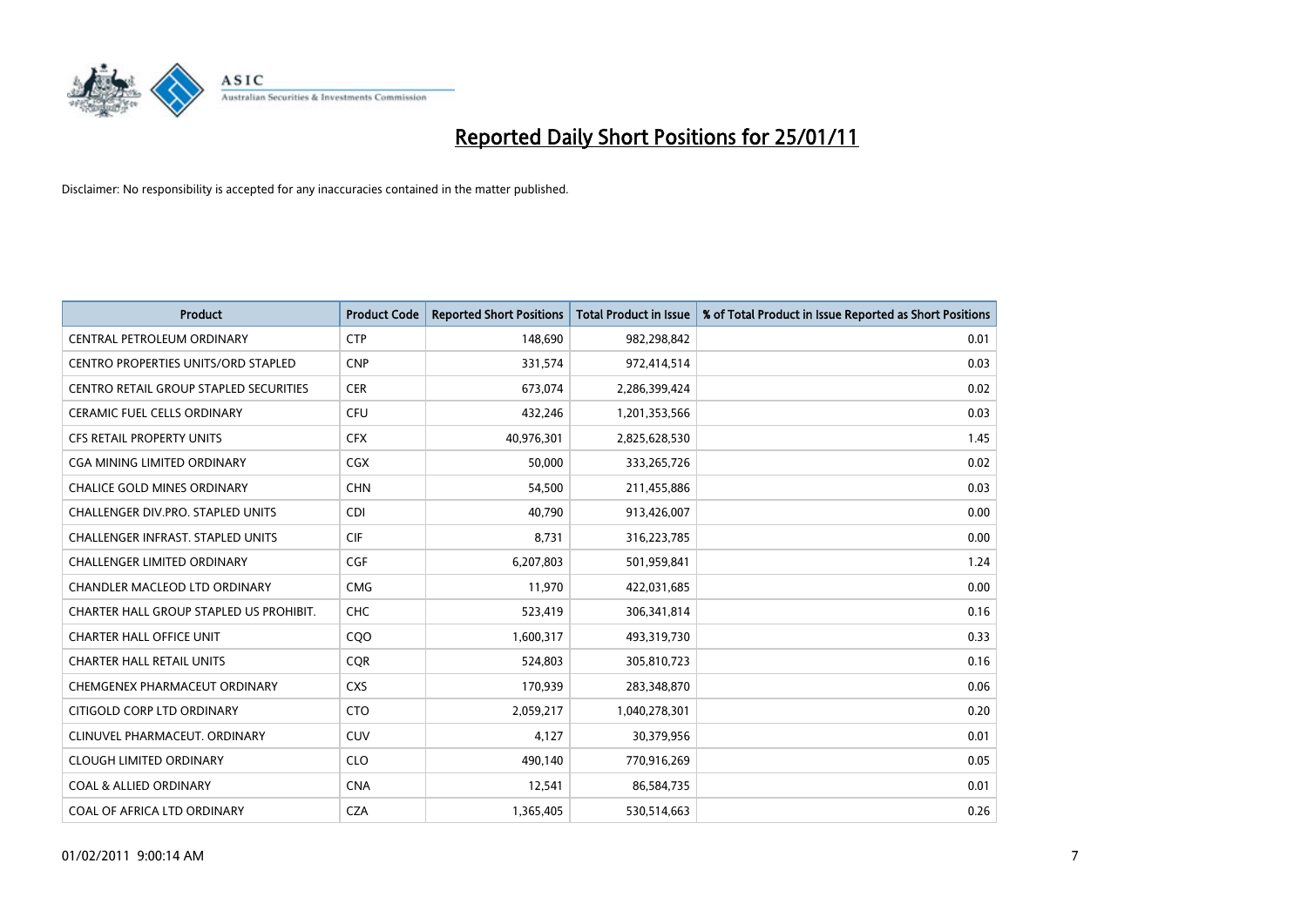

| <b>Product</b>                          | <b>Product Code</b> | <b>Reported Short Positions</b> | <b>Total Product in Issue</b> | % of Total Product in Issue Reported as Short Positions |
|-----------------------------------------|---------------------|---------------------------------|-------------------------------|---------------------------------------------------------|
| <b>COALSPUR MINES LTD ORDINARY</b>      | <b>CPL</b>          | 2,605,328                       | 484,329,575                   | 0.53                                                    |
| COCA-COLA AMATIL ORDINARY               | <b>CCL</b>          | 3,738,687                       | 756,003,067                   | 0.48                                                    |
| <b>COCHLEAR LIMITED ORDINARY</b>        | <b>COH</b>          | 890,482                         | 56,669,257                    | 1.57                                                    |
| COCKATOO COAL ORDINARY                  | <b>COK</b>          | 1,601,838                       | 1,016,096,908                 | 0.16                                                    |
| <b>COFFEY INTERNATIONAL ORDINARY</b>    | <b>COF</b>          | 26,160                          | 132,577,523                   | 0.02                                                    |
| COMMONWEALTH BANK, ORDINARY             | <b>CBA</b>          | 13,920,311                      | 1,548,907,074                 | 0.89                                                    |
| <b>COMMONWEALTH PROP ORDINARY UNITS</b> | <b>CPA</b>          | 16,136,031                      | 2,449,599,711                 | 0.67                                                    |
| <b>COMPASS RESOURCES ORDINARY</b>       | <b>CMR</b>          | 160,952                         | 147,402,920                   | 0.11                                                    |
| <b>COMPUTERSHARE LTD ORDINARY</b>       | <b>CPU</b>          | 3,226,493                       | 555,664,059                   | 0.58                                                    |
| <b>CONNECTEAST GROUP STAPLED</b>        | <b>CEU</b>          | 47,743,434                      | 3,940,145,951                 | 1.22                                                    |
| CONSOLIDATED MEDIA, ORDINARY            | <b>CMI</b>          | 761,665                         | 561,834,996                   | 0.13                                                    |
| <b>CONTANGO MICROCAP ORDINARY</b>       | <b>CTN</b>          | 7,500                           | 145,708,783                   | 0.01                                                    |
| CONTINENTAL COAL LTD ORDINARY           | <b>CCC</b>          | 1,200,000                       | 1,980,616,757                 | 0.06                                                    |
| <b>COOPER ENERGY LTD ORDINARY</b>       | <b>COE</b>          | 326,600                         | 292,576,001                   | 0.12                                                    |
| <b>COPPER STRIKE LTD ORDINARY</b>       | <b>CSE</b>          | 714                             | 129,455,571                   | 0.00                                                    |
| <b>CORDLIFE LIMITED ORDINARY</b>        | CBB                 |                                 | 145,360,920                   | 0.00                                                    |
| <b>COUNT FINANCIAL ORDINARY</b>         | COU                 | 691,875                         | 262,212,976                   | 0.27                                                    |
| <b>CRANE GROUP LIMITED ORDINARY</b>     | <b>CRG</b>          | 2,648,508                       | 79,110,667                    | 3.32                                                    |
| <b>CRESCENT GOLD ORDINARY</b>           | <b>CRE</b>          | 79,604                          | 917,422,620                   | 0.01                                                    |
| <b>CROMWELL PROP STAPLED SECURITIES</b> | <b>CMW</b>          | 129,956                         | 910,985,951                   | 0.01                                                    |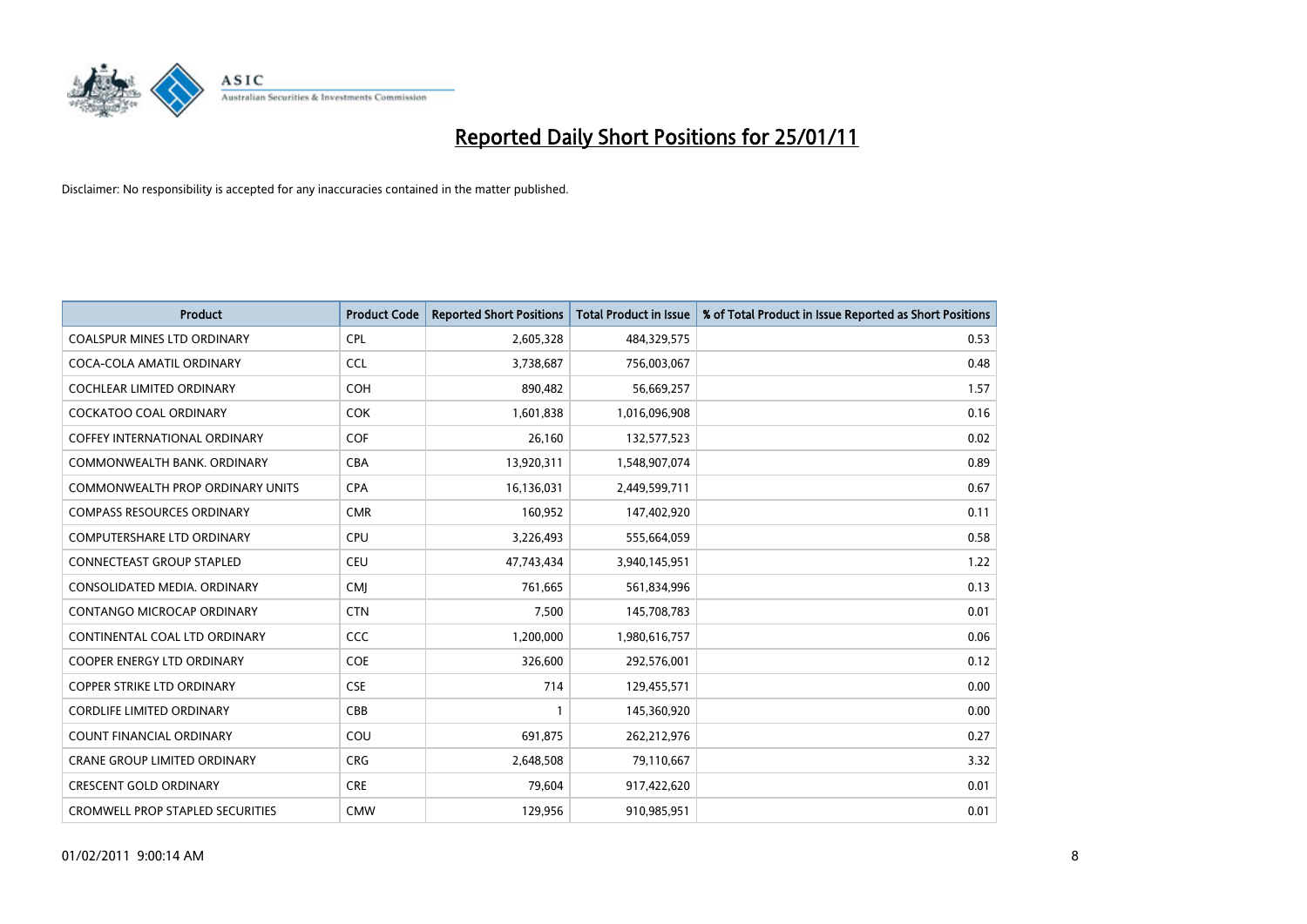

| Product                            | <b>Product Code</b> | <b>Reported Short Positions</b> | <b>Total Product in Issue</b> | % of Total Product in Issue Reported as Short Positions |
|------------------------------------|---------------------|---------------------------------|-------------------------------|---------------------------------------------------------|
| <b>CROWN LIMITED ORDINARY</b>      | <b>CWN</b>          | 2,941,723                       | 754,131,800                   | 0.39                                                    |
| <b>CSG LIMITED ORDINARY</b>        | <b>CSV</b>          | 473,681                         | 244,933,695                   | 0.18                                                    |
| <b>CSL LIMITED ORDINARY</b>        | <b>CSL</b>          | 9,483,140                       | 544,679,864                   | 1.69                                                    |
| <b>CSR LIMITED ORDINARY</b>        | <b>CSR</b>          | 8,621,333                       | 1,517,909,514                 | 0.57                                                    |
| <b>CUDECO LIMITED ORDINARY</b>     | CDU                 | 542,251                         | 145,512,643                   | 0.37                                                    |
| <b>CUSTOMERS LIMITED ORDINARY</b>  | <b>CUS</b>          | 66,104                          | 134,869,357                   | 0.05                                                    |
| DART ENERGY LTD ORDINARY           | <b>DTE</b>          | 318,090                         | 548,188,184                   | 0.05                                                    |
| DAVID JONES LIMITED ORDINARY       | <b>DJS</b>          | 19,966,941                      | 514,034,694                   | 3.89                                                    |
| DECMIL GROUP LIMITED ORDINARY      | <b>DCG</b>          | 17,397                          | 124,204,568                   | 0.01                                                    |
| DEEP YELLOW LIMITED ORDINARY       | <b>DYL</b>          | 15,876                          | 1,126,784,458                 | 0.00                                                    |
| DEVINE LIMITED ORDINARY            | <b>DVN</b>          | 1,000                           | 634,918,223                   | 0.00                                                    |
| DEXUS PROPERTY GROUP STAPLED UNITS | <b>DXS</b>          | 5,610,543                       | 4,839,024,176                 | 0.11                                                    |
| DISCOVERY METALS LTD ORDINARY      | <b>DML</b>          | 387,439                         | 436,628,231                   | 0.10                                                    |
| DOMINION MINING ORDINARY           | <b>DOM</b>          | 147,972                         | 103,520,259                   | 0.14                                                    |
| DOMINO PIZZA ENTERPR ORDINARY      | <b>DMP</b>          | 870                             | 68,407,674                    | 0.00                                                    |
| DOWNER EDI LIMITED ORDINARY        | <b>DOW</b>          | 3,876,123                       | 343,178,483                   | 1.15                                                    |
| DUET GROUP STAPLED US PROHIBIT.    | <b>DUE</b>          | 1,467,939                       | 887,304,690                   | 0.17                                                    |
| DULUXGROUP LIMITED ORDINARY        | <b>DLX</b>          | 1,877,202                       | 367,456,259                   | 0.51                                                    |
| DWS ADVANCED ORDINARY              | <b>DWS</b>          | 51,832                          | 132,362,763                   | 0.04                                                    |
| EASTERN STAR GAS ORDINARY          | ESG                 | 5,664,347                       | 991,567,041                   | 0.55                                                    |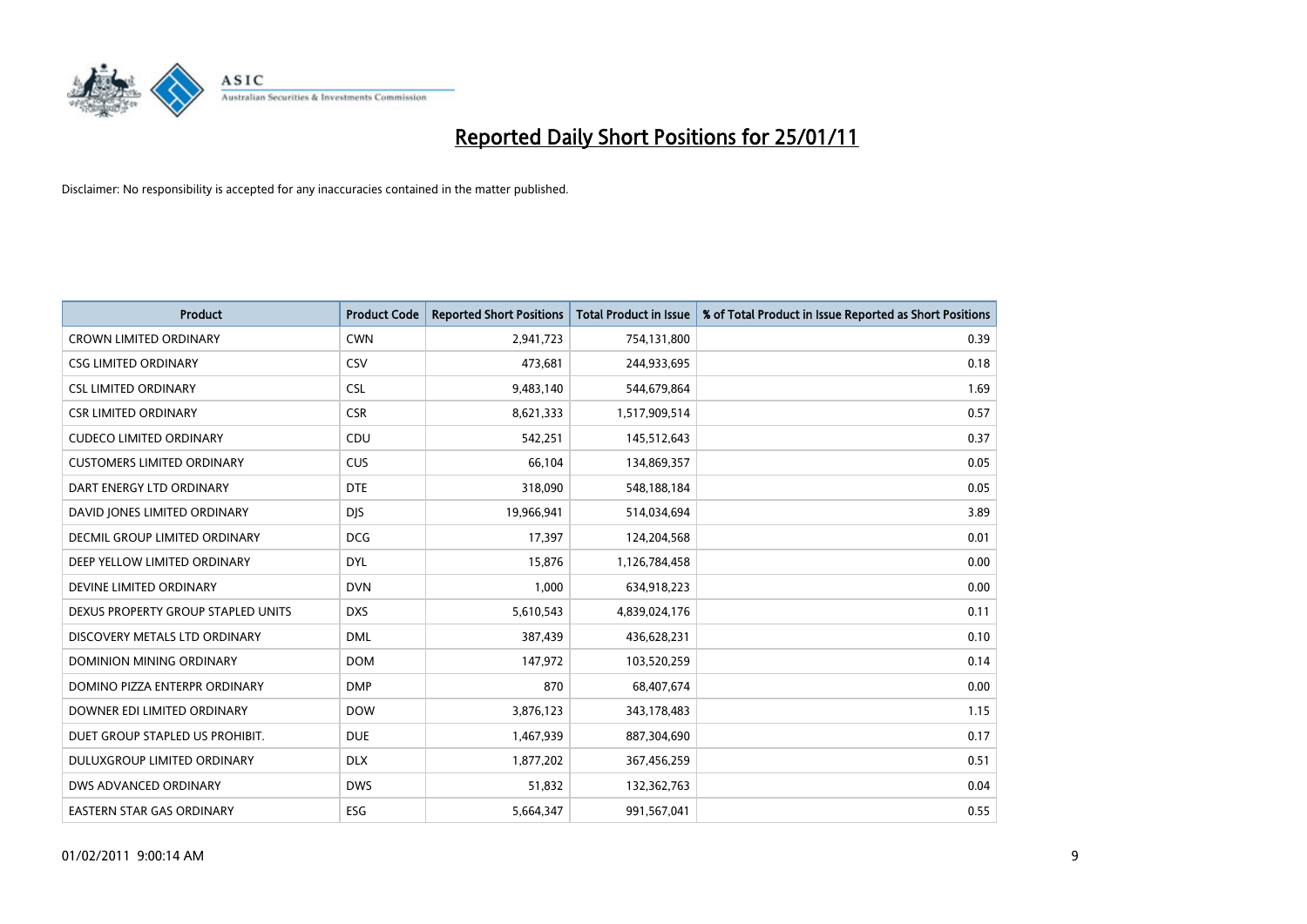

| <b>Product</b>                            | <b>Product Code</b> | <b>Reported Short Positions</b> | Total Product in Issue | % of Total Product in Issue Reported as Short Positions |
|-------------------------------------------|---------------------|---------------------------------|------------------------|---------------------------------------------------------|
| EDT RETAIL TRUST UNITS                    | <b>EDT</b>          | 99,457                          | 4,700,290,868          | 0.00                                                    |
| <b>ELDERS LIMITED ORDINARY</b>            | <b>ELD</b>          | 12,906,482                      | 448,598,480            | 2.87                                                    |
| ELDORADO GOLD CORP CDI 1:1                | EAU                 | 64,037                          | 19,905,333             | 0.32                                                    |
| ELEMENTOS LIMITED ORDINARY                | <b>ELT</b>          | 8                               | 56,785,454             | 0.00                                                    |
| ELIXIR PETROLEUM LTD ORDINARY             | <b>EXR</b>          | 324,400                         | 188,988,472            | 0.17                                                    |
| <b>EMECO HOLDINGS ORDINARY</b>            | <b>EHL</b>          | 1,237,381                       | 631,237,586            | 0.20                                                    |
| <b>ENERGY RESOURCES ORDINARY 'A'</b>      | <b>ERA</b>          | 1,481,136                       | 190,737,934            | 0.78                                                    |
| <b>ENERGY WORLD CORPOR, ORDINARY</b>      | <b>EWC</b>          | 16,590,165                      | 1,561,166,672          | 1.07                                                    |
| <b>ENTEK ENERGY LTD ORDINARY</b>          | <b>ETE</b>          | 489.903                         | 287,692,535            | 0.17                                                    |
| <b>ENTELLECT SOLUTIONS ORDINARY</b>       | <b>ESN</b>          | 464.050                         | 1,740,334,200          | 0.03                                                    |
| <b>ENVESTRA LIMITED ORDINARY</b>          | <b>ENV</b>          | 2,197,514                       | 1,430,398,609          | 0.15                                                    |
| EQUATORIAL RES LTD ORDINARY               | EQX                 | 8,279                           | 86,267,922             | 0.01                                                    |
| EOUINOX MINERALS LTD CHESS DEPOSITARY INT | EQN                 | 541.763                         | 871,493,392            | 0.06                                                    |
| <b>EVEREST FINANCIAL ORDINARY</b>         | <b>EFG</b>          | 4.300                           | 251,442,316            | 0.00                                                    |
| <b>EXTRACT RESOURCES ORDINARY</b>         | <b>EXT</b>          | 518,908                         | 243,552,298            | 0.22                                                    |
| FAIRFAX MEDIA LTD ORDINARY                | <b>FXI</b>          | 297,654,654                     | 2,351,955,725          | 12.65                                                   |
| <b>FANTASTIC HOLDINGS ORDINARY</b>        | <b>FAN</b>          | 3,000                           | 102,739,538            | 0.00                                                    |
| <b>FAR LTD ORDINARY</b>                   | <b>FAR</b>          | 377,332                         | 1,244,439,464          | 0.03                                                    |
| FERRAUS LIMITED ORDINARY                  | <b>FRS</b>          | 30,201                          | 205,700,890            | 0.01                                                    |
| FERRUM CRESCENT LTD ORDINARY              | <b>FCR</b>          | 100.000                         | 291,896,704            | 0.03                                                    |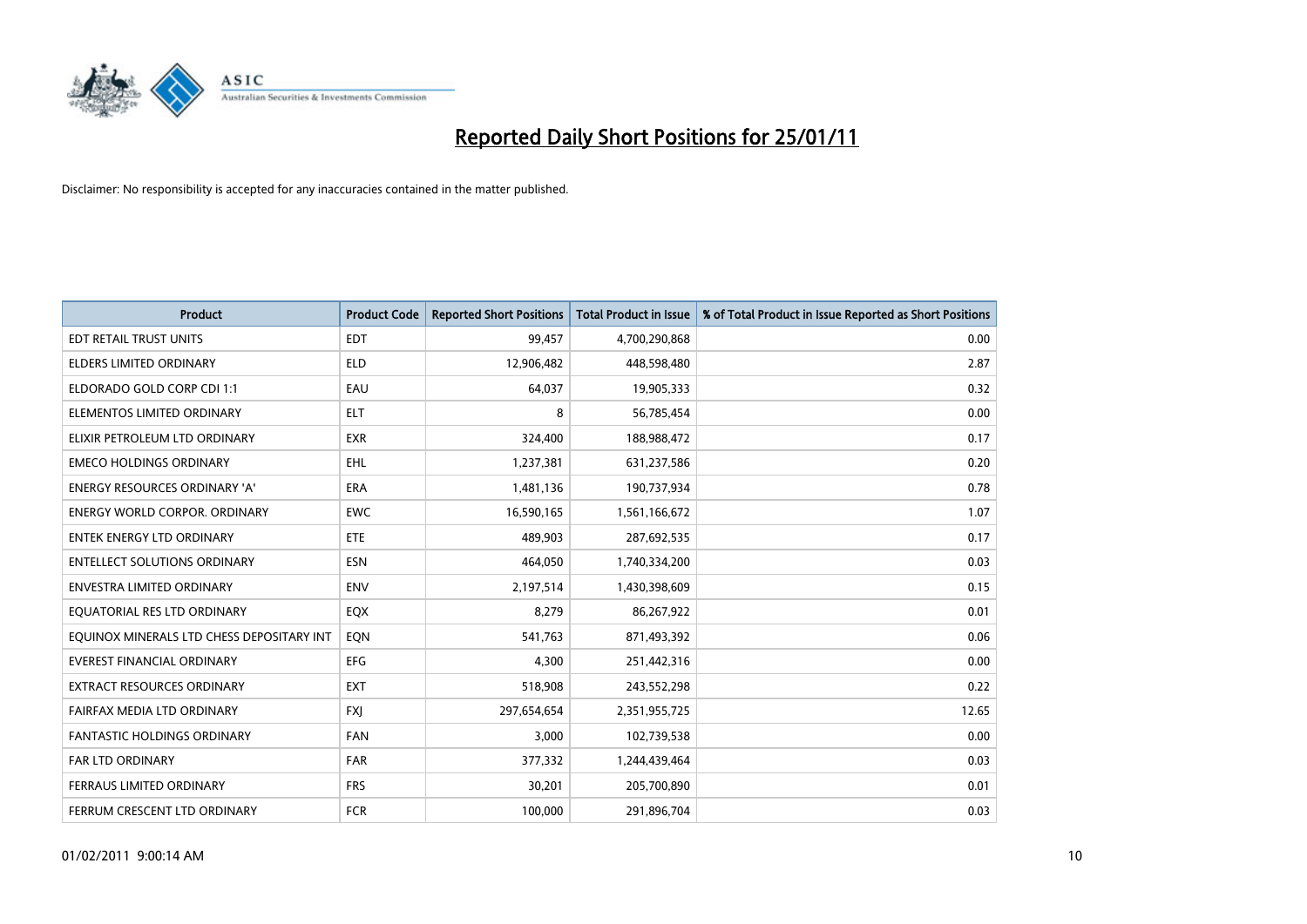

| Product                                      | <b>Product Code</b> | <b>Reported Short Positions</b> | <b>Total Product in Issue</b> | % of Total Product in Issue Reported as Short Positions |
|----------------------------------------------|---------------------|---------------------------------|-------------------------------|---------------------------------------------------------|
| FISHER & PAYKEL APP. ORDINARY                | <b>FPA</b>          | 10,667,259                      | 724,235,162                   | 1.47                                                    |
| FISHER & PAYKEL H. ORDINARY                  | <b>FPH</b>          | 1,998,235                       | 520,409,135                   | 0.39                                                    |
| <b>FKP PROPERTY GROUP STAPLED SECURITIES</b> | <b>FKP</b>          | 12,094,894                      | 1,174,033,185                 | 1.03                                                    |
| FLEETWOOD CORP ORDINARY                      | <b>FWD</b>          | 42,736                          | 57,281,484                    | 0.07                                                    |
| FLETCHER BUILDING ORDINARY                   | <b>FBU</b>          | 3,180,366                       | 611,250,393                   | 0.53                                                    |
| FLEXIGROUP LIMITED ORDINARY                  | <b>FXL</b>          | 174,881                         | 275,472,492                   | 0.06                                                    |
| <b>FLIGHT CENTRE ORDINARY</b>                | <b>FLT</b>          | 2,961,011                       | 99,791,411                    | 2.96                                                    |
| <b>FLINDERS MINES LTD ORDINARY</b>           | <b>FMS</b>          | 22,032,972                      | 1,820,329,571                 | 1.21                                                    |
| FOCUS MINERALS LTD ORDINARY                  | <b>FML</b>          | 564,963                         | 2,865,543,210                 | 0.02                                                    |
| <b>FORGE GROUP LIMITED ORDINARY</b>          | FGE                 | 9,460                           | 82,844,014                    | 0.01                                                    |
| <b>FORTE ENERGY NL ORDINARY</b>              | FTE                 | 2,958,986                       | 582,658,031                   | 0.51                                                    |
| <b>FORTESCUE METALS GRP ORDINARY</b>         | <b>FMG</b>          | 4,037,558                       | 3,112,611,159                 | 0.12                                                    |
| <b>FOSTER'S GROUP ORDINARY</b>               | FGL                 | 11,068,927                      | 1,935,386,127                 | 0.57                                                    |
| <b>FUNTASTIC LIMITED ORDINARY</b>            | <b>FUN</b>          | 322,528                         | 340,997,682                   | 0.09                                                    |
| <b>G.U.D. HOLDINGS ORDINARY</b>              | <b>GUD</b>          | 484,119                         | 68,426,721                    | 0.72                                                    |
| <b>GALAXY RESOURCES ORDINARY</b>             | <b>GXY</b>          | 685,768                         | 192,403,358                   | 0.35                                                    |
| <b>GEODYNAMICS LIMITED ORDINARY</b>          | GDY                 | 192,788                         | 333,643,956                   | 0.05                                                    |
| <b>GINDALBIE METALS LTD ORDINARY</b>         | GBG                 | 9,604,298                       | 935,215,590                   | 1.02                                                    |
| <b>GIRALIA RESOURCES NL ORDINARY</b>         | GIR                 | 24,505                          | 181,160,170                   | 0.01                                                    |
| <b>GLOBAL MINING ORDINARY</b>                | <b>GMI</b>          | 8,951                           | 191,820,968                   | 0.00                                                    |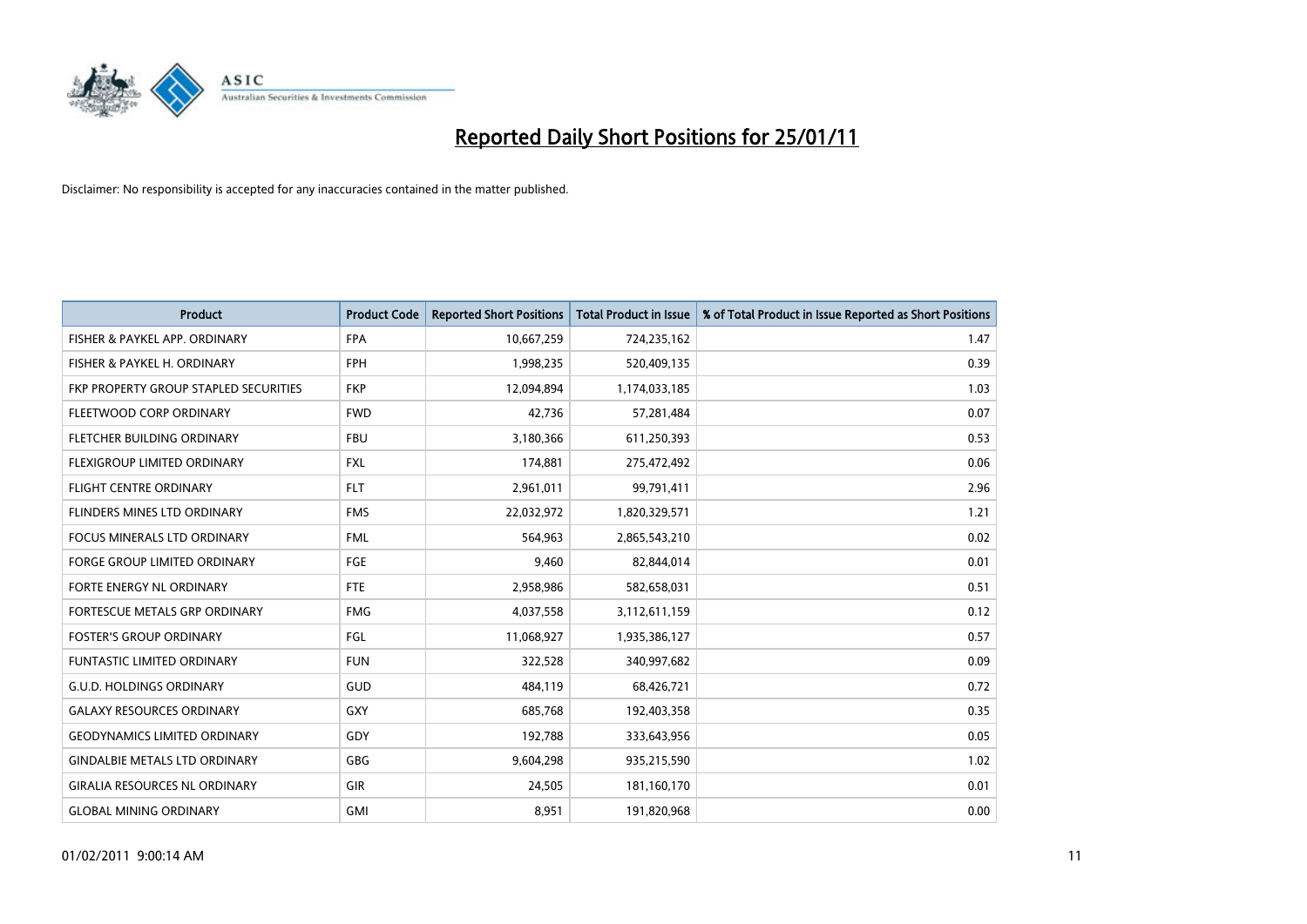

| <b>Product</b>                                   | <b>Product Code</b> | <b>Reported Short Positions</b> | Total Product in Issue | % of Total Product in Issue Reported as Short Positions |
|--------------------------------------------------|---------------------|---------------------------------|------------------------|---------------------------------------------------------|
| <b>GLOUCESTER COAL ORDINARY</b>                  | GCL                 | 259,251                         | 140,447,062            | 0.18                                                    |
| <b>GME RESOURCES LTD ORDINARY</b>                | <b>GME</b>          | 800                             | 302,352,750            | 0.00                                                    |
| <b>GOLD ONE INT LTD ORDINARY</b>                 | GDO                 | 221,852                         | 807,080,905            | 0.03                                                    |
| <b>GOLDEN WEST RESOURCE ORDINARY</b>             | <b>GWR</b>          | 1,617                           | 189,606,127            | 0.00                                                    |
| <b>GOODMAN FIELDER, ORDINARY</b>                 | GFF                 | 16,072,801                      | 1,380,386,438          | 1.18                                                    |
| <b>GOODMAN GROUP STAPLED US PROHIBIT.</b>        | <b>GMG</b>          | 8,035,066                       | 6,893,007,207          | 0.11                                                    |
| <b>GPT GROUP STAPLED SEC.</b>                    | <b>GPT</b>          | 10,020,371                      | 1,855,529,431          | 0.54                                                    |
| <b>GRAINCORP LIMITED A CLASS ORDINARY</b>        | <b>GNC</b>          | 766,467                         | 198,318,900            | 0.39                                                    |
| <b>GRANGE RESOURCES. ORDINARY</b>                | <b>GRR</b>          | 1,446,164                       | 1,152,077,403          | 0.12                                                    |
| <b>GREENCAP LIMITED ORDINARY</b>                 | GCG                 |                                 | 262,515,385            | 0.00                                                    |
| <b>GREENLAND MIN EN LTD ORDINARY</b>             | GGG                 | 434,962                         | 304,689,397            | 0.14                                                    |
| <b>GRYPHON MINERALS LTD ORDINARY</b>             | GRY                 | 371,735                         | 292,472,058            | 0.13                                                    |
| <b>GUINNESS PEAT GROUP. CHESS DEPOSITARY INT</b> | <b>GPG</b>          | 55                              | 292,381,250            | 0.00                                                    |
| <b>GUNNS LIMITED ORDINARY</b>                    | <b>GNS</b>          | 27,094,246                      | 848,401,559            | 3.18                                                    |
| <b>GWA GROUP LTD ORDINARY</b>                    | <b>GWA</b>          | 5,797,931                       | 301,102,514            | 1.96                                                    |
| <b>HARVEY NORMAN ORDINARY</b>                    | <b>HVN</b>          | 23,761,323                      | 1,062,316,784          | 2.21                                                    |
| HASTIE GROUP LIMITED ORDINARY                    | <b>HST</b>          | 1,322,570                       | 239,781,419            | 0.55                                                    |
| HASTINGS DIVERSIFIED STAPLED SECURITY            | <b>HDF</b>          | 630,771                         | 518,300,758            | 0.11                                                    |
| <b>HEARTWARE INT INC CDI 35:1</b>                | <b>HIN</b>          | 272,008                         | 66,059,280             | 0.41                                                    |
| <b>HENDERSON GROUP CDI 1:1</b>                   | <b>HGG</b>          | 5,485,904                       | 554,228,264            | 0.99                                                    |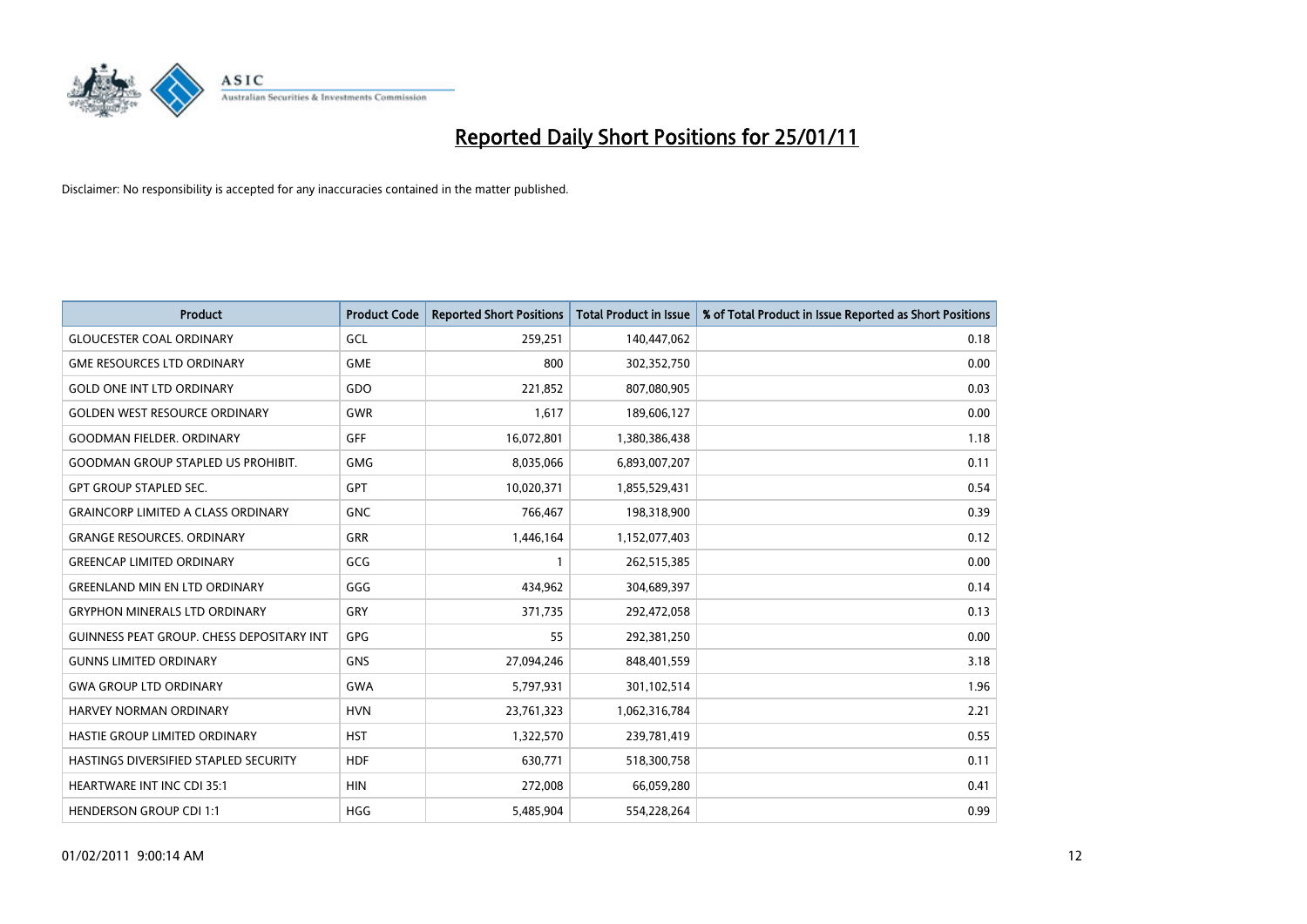

| <b>Product</b>                       | <b>Product Code</b> | <b>Reported Short Positions</b> | <b>Total Product in Issue</b> | % of Total Product in Issue Reported as Short Positions |
|--------------------------------------|---------------------|---------------------------------|-------------------------------|---------------------------------------------------------|
| HFA HOLDINGS LIMITED ORDINARY        | <b>HFA</b>          | 1,820,937                       | 469,330,170                   | 0.38                                                    |
| <b>HIGHLANDS PACIFIC ORDINARY</b>    | <b>HIG</b>          | 2,382,804                       | 685,582,148                   | 0.35                                                    |
| HILLCREST LITIGAT, ORDINARY          | <b>HLS</b>          | 1,600,000                       | 76,488,557                    | 2.09                                                    |
| HILLGROVE RES LTD ORDINARY           | <b>HGO</b>          | 318,888                         | 793,698,575                   | 0.04                                                    |
| HILLS HOLDINGS LTD ORDINARY          | <b>HIL</b>          | 1,926,341                       | 248,676,841                   | 0.78                                                    |
| HORIZON OIL LIMITED ORDINARY         | <b>HZN</b>          | 2,744,901                       | 1,130,311,515                 | 0.24                                                    |
| <b>ICON ENERGY LIMITED ORDINARY</b>  | <b>ICN</b>          | 67.000                          | 469,301,394                   | 0.01                                                    |
| <b>IINET LIMITED ORDINARY</b>        | <b>IIN</b>          | 1,043,355                       | 152,020,114                   | 0.68                                                    |
| ILUKA RESOURCES ORDINARY             | ILU                 | 4,727,001                       | 418,700,517                   | 1.13                                                    |
| <b>IMDEX LIMITED ORDINARY</b>        | <b>IMD</b>          | 22,231                          | 197,442,297                   | 0.00                                                    |
| IMF (AUSTRALIA) LTD ORDINARY         | <b>IMF</b>          | 334,953                         | 122,496,819                   | 0.27                                                    |
| <b>IMX RESOURCES LTD ORDINARY</b>    | <b>IXR</b>          | 20,000                          | 262,612,803                   | 0.01                                                    |
| <b>INCITEC PIVOT ORDINARY</b>        | IPL                 | 2,957,995                       | 1,628,730,107                 | 0.18                                                    |
| <b>INDAGO RESOURCES LTD ORDINARY</b> | <b>IDG</b>          | 8.179                           | 5,272,885                     | 0.16                                                    |
| <b>INDEPENDENCE GROUP ORDINARY</b>   | <b>IGO</b>          | 467,931                         | 138,777,305                   | 0.33                                                    |
| <b>INDOPHIL RESOURCES ORDINARY</b>   | <b>IRN</b>          | 342,302                         | 471,445,763                   | 0.07                                                    |
| <b>INDUSTREA LIMITED ORDINARY</b>    | IDL                 | 196,461                         | 363,878,295                   | 0.05                                                    |
| INFIGEN ENERGY STAPLED SECURITIES    | <b>IFN</b>          | 6,693,724                       | 761,222,569                   | 0.88                                                    |
| ING INDUSTRIAL FUND UNITS            | <b>IIF</b>          | 4,905,691                       | 2,592,249,647                 | 0.20                                                    |
| ING OFFICE FUND STAPLED SECURITIES   | <b>IOF</b>          | 17,477,757                      | 2,729,071,212                 | 0.64                                                    |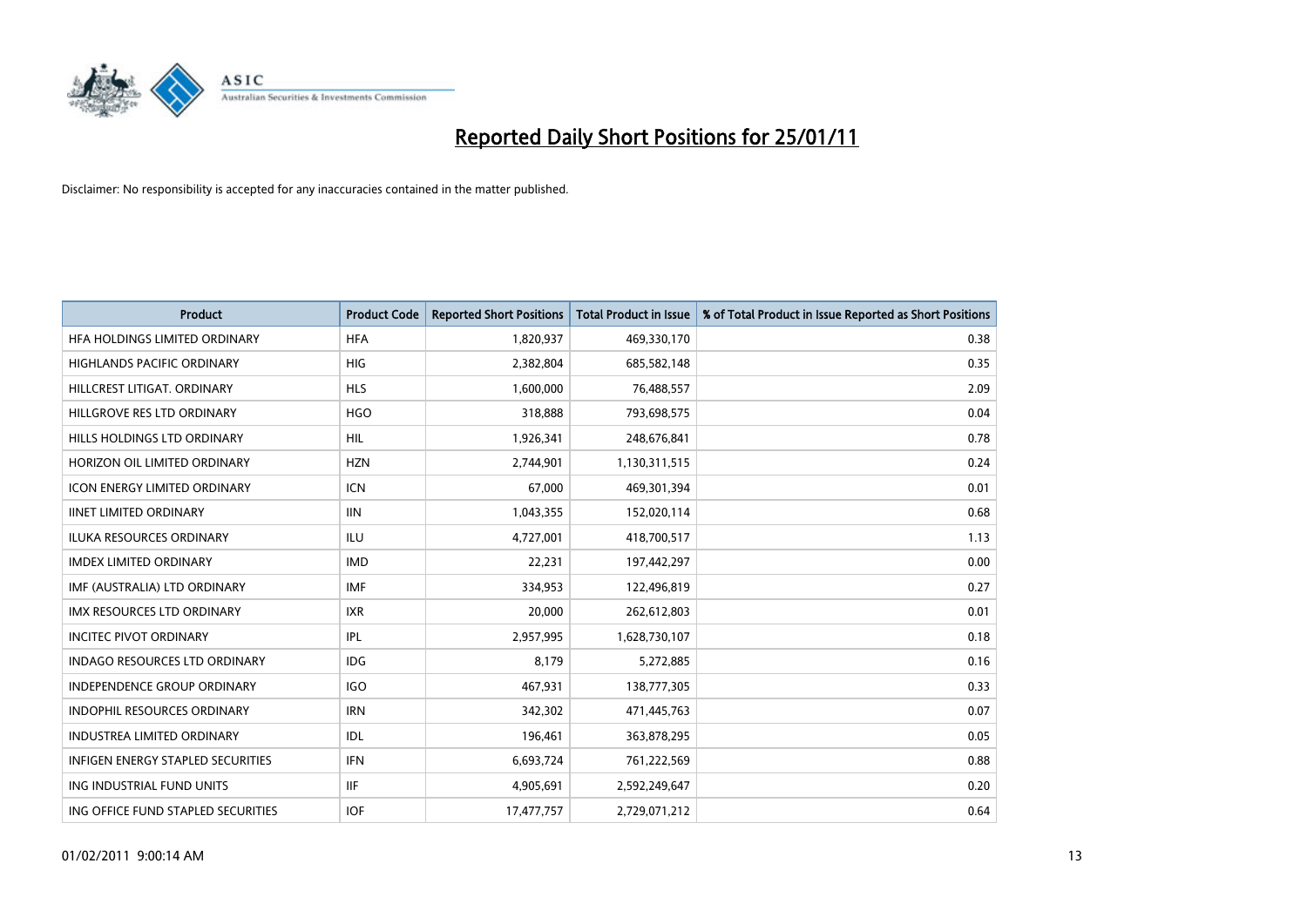

| Product                                         | <b>Product Code</b> | <b>Reported Short Positions</b> | <b>Total Product in Issue</b> | % of Total Product in Issue Reported as Short Positions |
|-------------------------------------------------|---------------------|---------------------------------|-------------------------------|---------------------------------------------------------|
| ING RE COM GROUP STAPLED SECURITIES             | <b>ILF</b>          | 9,075                           | 441,029,194                   | 0.00                                                    |
| INSURANCE AUSTRALIA ORDINARY                    | IAG                 | 1,901,334                       | 2,079,034,021                 | 0.08                                                    |
| INTEGRA MINING LTD. ORDINARY                    | <b>IGR</b>          | 3,941,562                       | 757,692,394                   | 0.52                                                    |
| <b>INTREPID MINES ORDINARY</b>                  | <b>IAU</b>          | 1,751,045                       | 517,525,349                   | 0.35                                                    |
| <b>INVOCARE LIMITED ORDINARY</b>                | <b>IVC</b>          | 1,138,937                       | 102,421,288                   | 1.11                                                    |
| ION LIMITED ORDINARY                            | <b>ION</b>          | 164,453                         | 256,365,105                   | 0.06                                                    |
| <b>IOOF HOLDINGS LTD ORDINARY</b>               | <b>IFL</b>          | 1,829,913                       | 229,794,395                   | 0.79                                                    |
| <b>IRESS MARKET TECH. ORDINARY</b>              | <b>IRE</b>          | 2,128,174                       | 126,018,142                   | 1.69                                                    |
| <b>IRON ORE HOLDINGS ORDINARY</b>               | <b>IOH</b>          | 102,794                         | 137,563,524                   | 0.07                                                    |
| ISHARES GLOBAL 100 CDI 1:1                      | <b>IOO</b>          | 4,477                           | 10,600,000                    | 0.04                                                    |
| ISHARES MSCI AUS 200 ISHARES MSCI AUS 200       | <b>IOZ</b>          | 68,296                          | 2,025,000                     | 3.37                                                    |
| <b>ISHARES MSCI BRIC CDI 1:1</b>                | <b>IBK</b>          | 723                             | 3,650,000                     | 0.02                                                    |
| <b>ISHARES S&amp;P 500 CDI 1:1</b>              | <b>IVV</b>          | 7,360                           | 116,350,000                   | 0.01                                                    |
| ISHARES S&P ASIA 50 CDI 1:1                     | <b>IAA</b>          | 475                             | 1,700,000                     | 0.03                                                    |
| ISHARES SMALL ORDS ISHARES SMALL ORDS           | <b>ISO</b>          | 44,338                          | 6,000,000                     | 0.74                                                    |
| <b>ISOFT GROUP LIMITED ORDINARY</b>             | <b>ISF</b>          | 4,963,221                       | 1,070,595,874                 | 0.45                                                    |
| <b>IVANHOE AUSTRALIA ORDINARY</b>               | <b>IVA</b>          | 448,781                         | 418,410,103                   | 0.10                                                    |
| <b>JABIRU METALS LTD ORDINARY</b>               | <b>JML</b>          | 87,002                          | 553,304,180                   | 0.01                                                    |
| <b>IAMES HARDIE INDUST CHESS DEPOSITARY INT</b> | <b>JHX</b>          | 17,361,828                      | 436,128,074                   | 3.95                                                    |
| <b>IAMESON RESOURCES ORDINARY</b>               | <b>JAL</b>          | 1,600,000                       | 95,828,865                    | 1.67                                                    |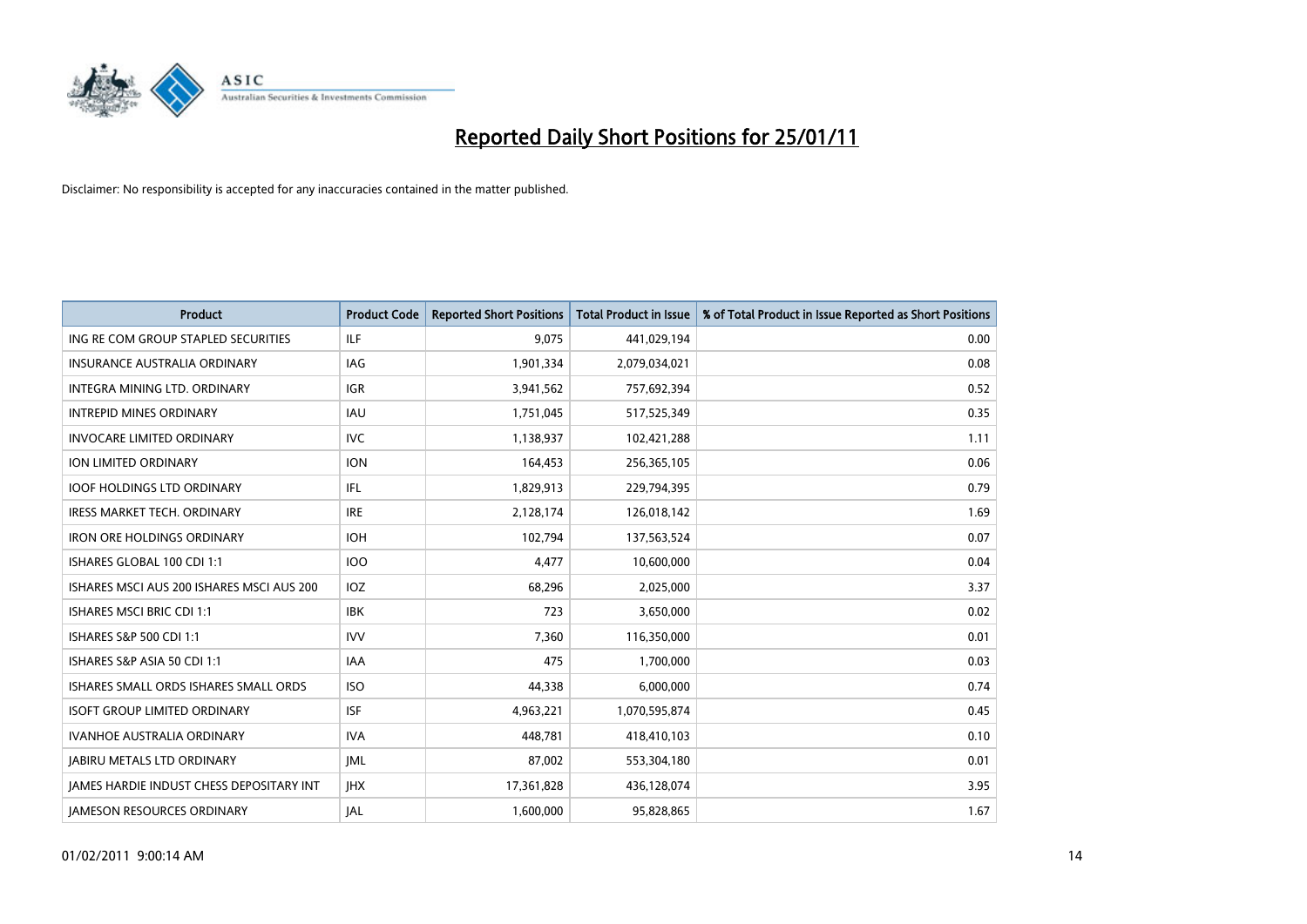

| Product                               | <b>Product Code</b> | <b>Reported Short Positions</b> | Total Product in Issue | % of Total Product in Issue Reported as Short Positions |
|---------------------------------------|---------------------|---------------------------------|------------------------|---------------------------------------------------------|
| <b>JB HI-FI LIMITED ORDINARY</b>      | <b>IBH</b>          | 9,669,443                       | 109,223,945            | 8.84                                                    |
| KAGARA LTD ORDINARY                   | KZL                 | 1,953,351                       | 707,789,717            | 0.27                                                    |
| KAROON GAS AUSTRALIA ORDINARY         | <b>KAR</b>          | 1,408,240                       | 217,295,769            | 0.64                                                    |
| KATHMANDU HOLD LTD ORDINARY           | <b>KMD</b>          | 665,985                         | 200,000,000            | 0.33                                                    |
| <b>KEYBRIDGE CAPITAL ORDINARY</b>     | <b>KBC</b>          | 5,999                           | 172,070,564            | 0.00                                                    |
| KIMBERLEY METALS LTD ORDINARY         | KBL                 | 2,609                           | 161,356,672            | 0.00                                                    |
| KINGSGATE CONSOLID. ORDINARY          | <b>KCN</b>          | 1,749,011                       | 102,286,251            | 1.74                                                    |
| KINGSROSE MINING LTD ORDINARY         | <b>KRM</b>          | 155,500                         | 251,804,488            | 0.06                                                    |
| LEIGHTON HOLDINGS ORDINARY            | LEI                 | 5,967,787                       | 302,244,299            | 1.95                                                    |
| LEND LEASE GROUP UNIT/ORD STAPLED     | <b>LLC</b>          | 1,379,052                       | 565,558,754            | 0.24                                                    |
| LINC ENERGY LTD ORDINARY              | <b>LNC</b>          | 5,672,859                       | 502,519,400            | 1.13                                                    |
| LYNAS CORPORATION ORDINARY            | <b>LYC</b>          | 51,834,983                      | 1,662,499,093          | 3.13                                                    |
| M2 TELECOMMUNICATION ORDINARY         | <b>MTU</b>          | 1,000                           | 122,827,336            | 0.00                                                    |
| <b>MACARTHUR COAL ORDINARY</b>        | <b>MCC</b>          | 1,555,339                       | 299,476,903            | 0.52                                                    |
| <b>MACMAHON HOLDINGS ORDINARY</b>     | <b>MAH</b>          | 3,257,934                       | 733,711,705            | 0.46                                                    |
| MACO ATLAS ROADS GRP ORDINARY STAPLED | <b>MOA</b>          | 3,828,123                       | 452,345,907            | 0.83                                                    |
| MACQUARIE GROUP LTD ORDINARY          | MQG                 | 4,591,139                       | 346,747,384            | 1.29                                                    |
| MAGMA METALS LTD. ORDINARY            | <b>MMW</b>          | 19,000                          | 195,605,923            | 0.01                                                    |
| MANTRA RESOURCES ORDINARY             | <b>MRU</b>          | 25,499                          | 133,329,188            | 0.02                                                    |
| MAP GROUP STAPLED US PROHIBIT.        | <b>MAP</b>          | 2,104,150                       | 1,861,210,782          | 0.11                                                    |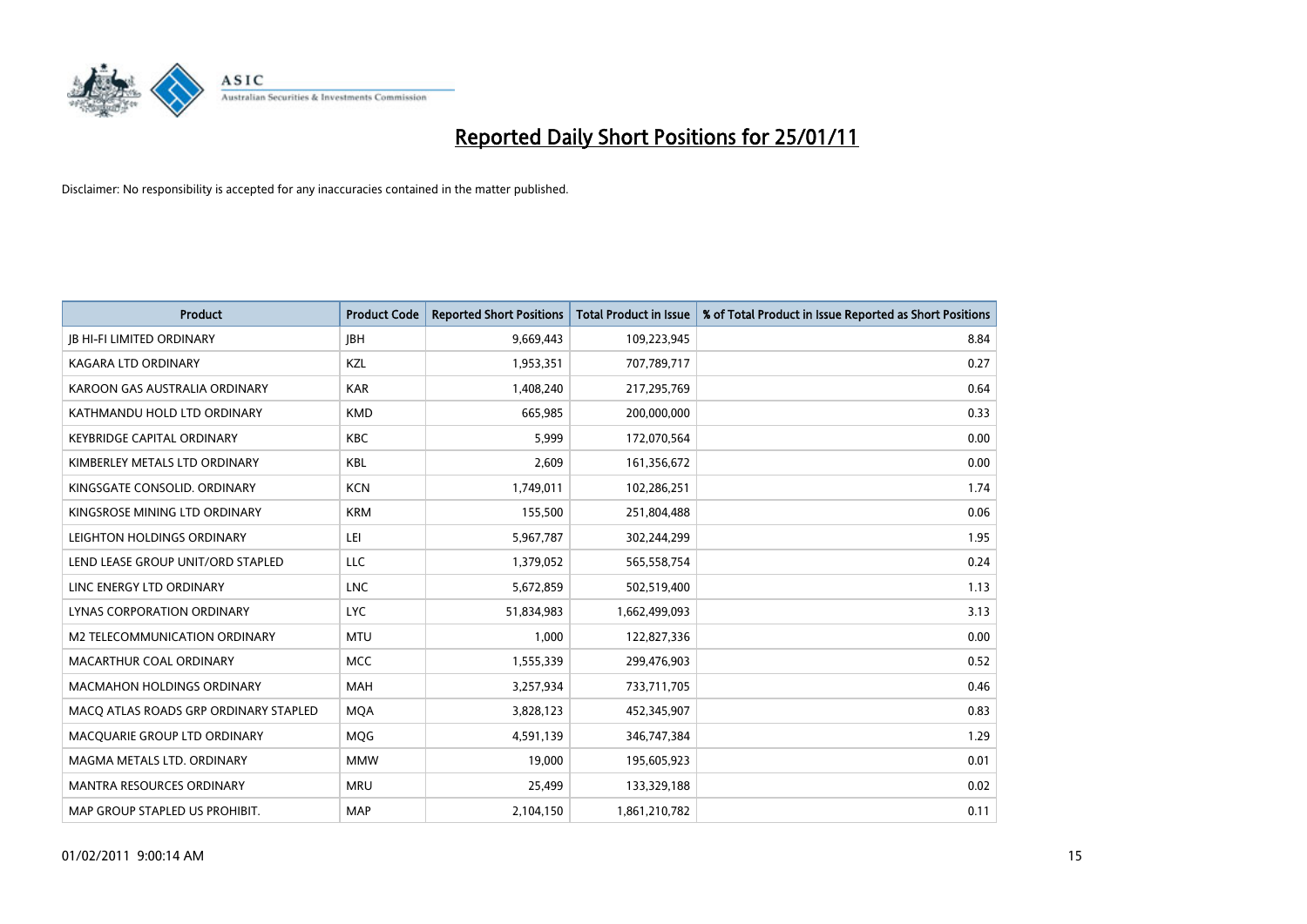

| Product                              | <b>Product Code</b> | <b>Reported Short Positions</b> | Total Product in Issue | % of Total Product in Issue Reported as Short Positions |
|--------------------------------------|---------------------|---------------------------------|------------------------|---------------------------------------------------------|
| <b>MATRIX C &amp; E LTD ORDINARY</b> | <b>MCE</b>          | 59,148                          | 72,964,098             | 0.08                                                    |
| MCMILLAN SHAKESPEARE ORDINARY        | <b>MMS</b>          | 87,793                          | 67,919,101             | 0.12                                                    |
| <b>MCPHERSON'S LTD ORDINARY</b>      | <b>MCP</b>          | 21,659                          | 71,651,758             | 0.03                                                    |
| MEDUSA MINING LTD ORDINARY           | <b>MML</b>          | 2,095,110                       | 188,233,911            | 1.11                                                    |
| MELBOURNE IT LIMITED ORDINARY        | <b>MLB</b>          | 138,683                         | 80,031,955             | 0.17                                                    |
| MEO AUSTRALIA LTD ORDINARY           | <b>MEO</b>          | 1,973,114                       | 539,913,260            | 0.35                                                    |
| <b>MERMAID MARINE ORDINARY</b>       | <b>MRM</b>          | 271,219                         | 213,669,828            | 0.11                                                    |
| MESOBLAST LIMITED ORDINARY           | <b>MSB</b>          | 151,838                         | 252,645,506            | 0.05                                                    |
| METALS X LIMITED ORDINARY            | <b>MLX</b>          | 326,940                         | 1,365,661,782          | 0.03                                                    |
| METCASH LIMITED ORDINARY             | <b>MTS</b>          | 24,942,449                      | 768,801,639            | 3.24                                                    |
| METGASCO LIMITED ORDINARY            | <b>MEL</b>          | 235,435                         | 252,460,972            | 0.09                                                    |
| MICLYN EXP OFFSHR ORDINARY           | <b>MIO</b>          | 109,688                         | 271,700,000            | 0.04                                                    |
| MINARA RESOURCES ORDINARY            | <b>MRE</b>          | 10,273,684                      | 1,167,783,517          | 0.86                                                    |
| MINCOR RESOURCES NL ORDINARY         | <b>MCR</b>          | 575.739                         | 200,608,804            | 0.29                                                    |
| MINEMAKERS LIMITED ORDINARY          | <b>MAK</b>          | 63,146                          | 227,003,950            | 0.03                                                    |
| MINERAL DEPOSITS ORDINARY            | <b>MDL</b>          | 228,007                         | 60,768,582             | 0.38                                                    |
| MINERAL RESOURCES, ORDINARY          | <b>MIN</b>          | 129,036                         | 168,812,735            | 0.07                                                    |
| MIRABELA NICKEL LTD ORDINARY         | <b>MBN</b>          | 9,609,043                       | 491,561,237            | 1.94                                                    |
| MIRVAC GROUP STAPLED SECURITIES      | <b>MGR</b>          | 5,213,404                       | 3,415,819,357          | 0.16                                                    |
| MOLOPO ENERGY LTD ORDINARY           | <b>MPO</b>          | 1,757,402                       | 250,972,584            | 0.71                                                    |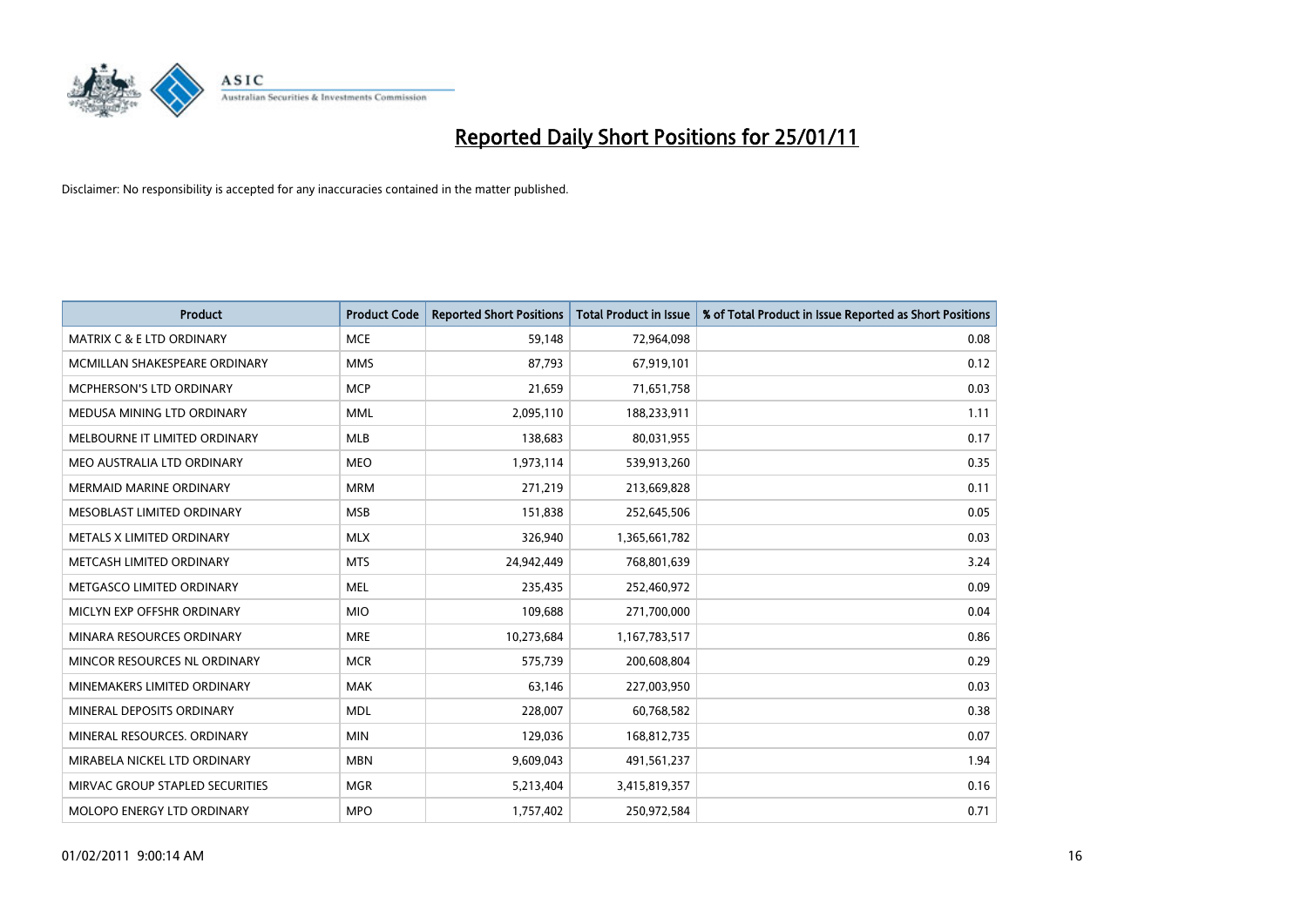

| Product                                 | <b>Product Code</b> | <b>Reported Short Positions</b> | <b>Total Product in Issue</b> | % of Total Product in Issue Reported as Short Positions |
|-----------------------------------------|---------------------|---------------------------------|-------------------------------|---------------------------------------------------------|
| MOLY MINES LIMITED ORDINARY             | <b>MOL</b>          | 21,200                          | 365,778,989                   | 0.01                                                    |
| MONADELPHOUS GROUP ORDINARY             | <b>MND</b>          | 525,982                         | 87,556,827                    | 0.59                                                    |
| <b>MOUNT GIBSON IRON ORDINARY</b>       | <b>MGX</b>          | 2,815,467                       | 1,082,570,693                 | 0.26                                                    |
| MULTIPLEX SITES SITES                   | <b>MXUPA</b>        | 48                              | 4,500,000                     | 0.00                                                    |
| MURCHISON METALS LTD ORDINARY           | <b>MMX</b>          | 12,477,186                      | 435,884,268                   | 2.84                                                    |
| <b>MYER HOLDINGS LTD ORDINARY</b>       | <b>MYR</b>          | 21,605,865                      | 582,297,884                   | 3.71                                                    |
| <b>MYSTATE LIMITED ORDINARY</b>         | <b>MYS</b>          | 1,400                           | 67,439,158                    | 0.00                                                    |
| NAMOI COTTON CO-OP CO-OPERATIVE CAP.UNT | <b>NAM</b>          | 205,227                         | 96,978,836                    | 0.21                                                    |
| NATIONAL AUST, BANK ORDINARY            | <b>NAB</b>          | 10,903,982                      | 2,169,575,514                 | 0.49                                                    |
| NATURAL FUEL LIMITED ORDINARY           | <b>NFL</b>          |                                 | 721,912                       | 0.00                                                    |
| NAVITAS LIMITED ORDINARY                | <b>NVT</b>          | 1,916,109                       | 369,358,564                   | 0.52                                                    |
| NEPTUNE MARINE ORDINARY                 | <b>NMS</b>          | 2,024,949                       | 442,352,382                   | 0.45                                                    |
| NEW GUINEA ENERGY ORDINARY              | <b>NGE</b>          | 108,992                         | 781,275,586                   | 0.01                                                    |
| NEW HOPE CORPORATION ORDINARY           | <b>NHC</b>          | 740,251                         | 830,230,549                   | 0.09                                                    |
| NEWCREST MINING ORDINARY                | <b>NCM</b>          | 2,927,300                       | 765,173,287                   | 0.36                                                    |
| NEWS CORP A NON-VOTING CDI              | <b>NWSLV</b>        | 103,595                         | 1,828,219,749                 | 0.01                                                    |
| NEWS CORP B VOTING CDI                  | <b>NWS</b>          | 7,133,945                       | 798,520,953                   | 0.91                                                    |
| NEXBIS LIMITED ORDINARY                 | <b>NBS</b>          | 63,733                          | 798,356,704                   | 0.01                                                    |
| NEXUS ENERGY LIMITED ORDINARY           | <b>NXS</b>          | 5,448,229                       | 1,020,257,304                 | 0.54                                                    |
| NIB HOLDINGS LIMITED ORDINARY           | <b>NHF</b>          | 4,911                           | 466,777,666                   | 0.00                                                    |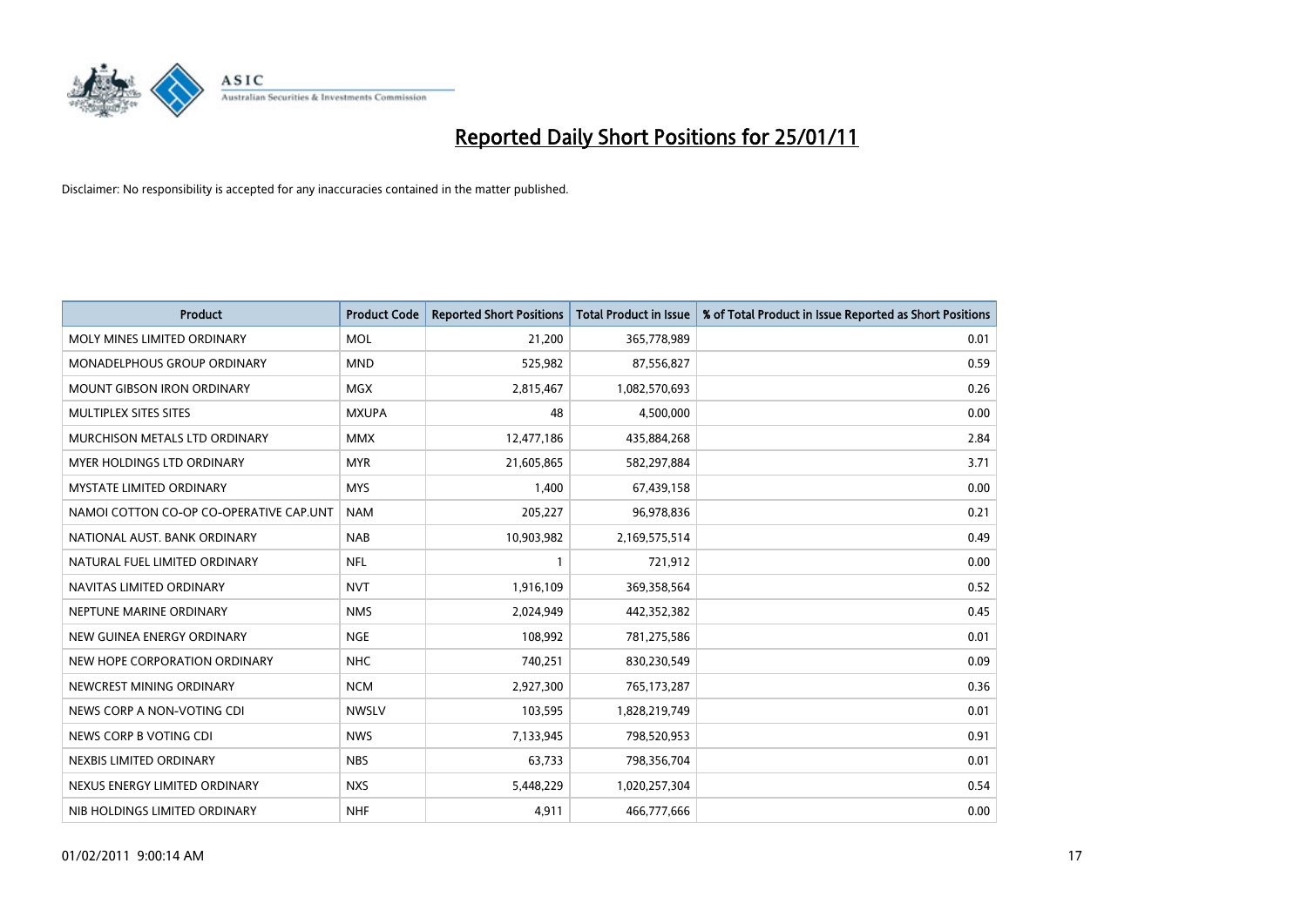

| <b>Product</b>                        | <b>Product Code</b> | <b>Reported Short Positions</b> | Total Product in Issue | % of Total Product in Issue Reported as Short Positions |
|---------------------------------------|---------------------|---------------------------------|------------------------|---------------------------------------------------------|
| NICK SCALI LIMITED ORDINARY           | <b>NCK</b>          | 35,846                          | 81,000,000             | 0.04                                                    |
| NIDO PETROLEUM ORDINARY               | <b>NDO</b>          | 113,244                         | 1,340,630,321          | 0.00                                                    |
| NKWE PLATINUM 10C US COMMON           | <b>NKP</b>          | 240,577                         | 559,651,184            | 0.05                                                    |
| NOBLE MINERAL RES ORDINARY            | <b>NMG</b>          | 147,060                         | 380,553,988            | 0.04                                                    |
| NORTHERN CREST ORDINARY               | <b>NOC</b>          | 24,345                          | 116,074,781            | 0.02                                                    |
| NORTHERN IRON LTD ORDINARY            | <b>NFE</b>          | 1,253,428                       | 336,084,863            | 0.37                                                    |
| NRW HOLDINGS LIMITED ORDINARY         | <b>NWH</b>          | 142,196                         | 251,223,000            | 0.05                                                    |
| NUFARM LIMITED ORDINARY               | <b>NUF</b>          | 6,665,732                       | 261,833,005            | 2.53                                                    |
| NUPLEX INDUSTRIES ORDINARY            | <b>NPX</b>          | 95,106                          | 195,060,783            | 0.05                                                    |
| OAKTON LIMITED ORDINARY               | OKN                 | 832,921                         | 93,674,235             | 0.88                                                    |
| OCEANAGOLD CORP. CHESS DEPOSITARY INT | <b>OGC</b>          | 1,230,282                       | 262,062,610            | 0.46                                                    |
| OCEANIA CAPITAL LTD ORDINARY          | <b>OCP</b>          | 2,500                           | 91,921,295             | 0.00                                                    |
| OIL SEARCH LTD ORDINARY               | OSH                 | 5,670,330                       | 1,312,888,303          | 0.42                                                    |
| OM HOLDINGS LIMITED ORDINARY          | OMH                 | 3,882,406                       | 503,085,150            | 0.77                                                    |
| <b>ONESTEEL LIMITED ORDINARY</b>      | OST                 | 12,280,835                      | 1,334,723,421          | 0.90                                                    |
| ORICA LIMITED ORDINARY                | ORI                 | 1,588,731                       | 363,189,836            | 0.43                                                    |
| ORIGIN ENERGY ORDINARY                | <b>ORG</b>          | 2,168,626                       | 884,833,512            | 0.23                                                    |
| OROCOBRE LIMITED ORDINARY             | <b>ORE</b>          | 19,332                          | 91,181,996             | 0.02                                                    |
| OROTONGROUP LIMITED ORDINARY          | ORL                 |                                 | 40,880,902             | 0.00                                                    |
| OTTO ENERGY LIMITED ORDINARY          | OEL                 | 112,737                         | 1,134,540,071          | 0.01                                                    |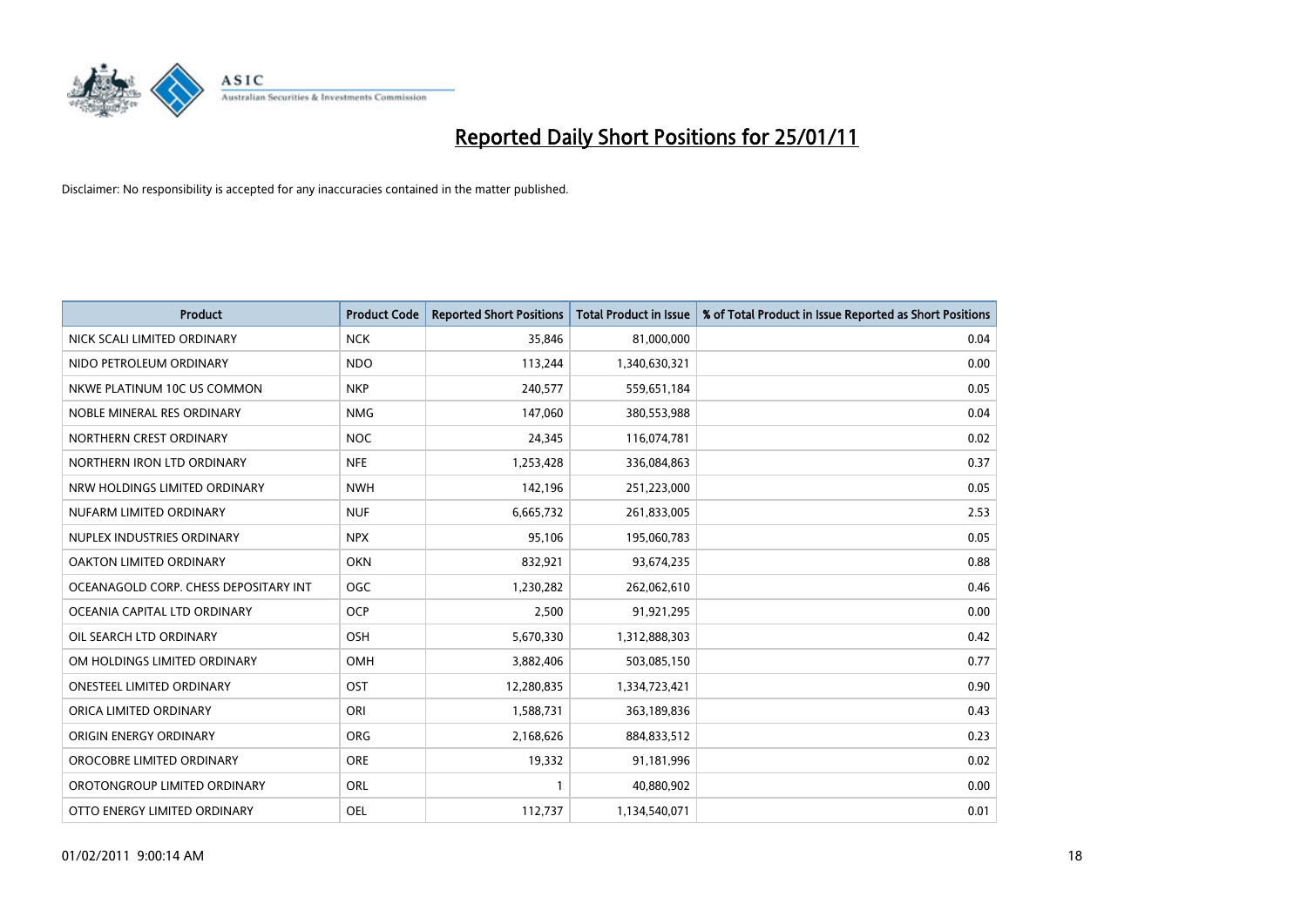

| <b>Product</b>                | <b>Product Code</b> | <b>Reported Short Positions</b> | <b>Total Product in Issue</b> | % of Total Product in Issue Reported as Short Positions |
|-------------------------------|---------------------|---------------------------------|-------------------------------|---------------------------------------------------------|
| OZ MINERALS ORDINARY          | <b>OZL</b>          | 23,129,470                      | 3,238,546,504                 | 0.71                                                    |
| PACIFIC BRANDS ORDINARY       | <b>PBG</b>          | 6,683,119                       | 931,386,248                   | 0.72                                                    |
| PALADIN ENERGY LTD ORDINARY   | <b>PDN</b>          | 18,042,888                      | 725,358,046                   | 2.47                                                    |
| PANAUST LIMITED ORDINARY      | <b>PNA</b>          | 8,679,074                       | 2,955,176,819                 | 0.28                                                    |
| PANORAMIC RESOURCES ORDINARY  | PAN                 | 1,326,402                       | 206,500,342                   | 0.63                                                    |
| PAPERLINX LIMITED ORDINARY    | <b>PPX</b>          | 21,312,706                      | 603,580,761                   | 3.54                                                    |
| PATTIES FOODS LTD ORDINARY    | PFL                 |                                 | 138,908,853                   | 0.00                                                    |
| PEET LIMITED ORDINARY         | <b>PPC</b>          | 111,319                         | 302,965,804                   | 0.03                                                    |
| PENINSULA ENERGY LTD ORDINARY | <b>PEN</b>          | 5,000                           | 1,943,189,657                 | 0.00                                                    |
| PERILYA LIMITED ORDINARY      | PEM                 | 611,091                         | 526,075,563                   | 0.11                                                    |
| PERPETUAL LIMITED ORDINARY    | PPT                 | 2,362,515                       | 44,140,166                    | 5.38                                                    |
| PERSEUS MINING LTD ORDINARY   | PRU                 | 1,079,503                       | 422,837,088                   | 0.25                                                    |
| PETSEC ENERGY ORDINARY        | PSA                 | 223,332                         | 231,283,622                   | 0.10                                                    |
| PHARMAXIS LTD ORDINARY        | <b>PXS</b>          | 1,117,443                       | 228,127,809                   | 0.47                                                    |
| PHOTON GROUP LTD ORDINARY     | PGA                 | 250,510                         | 1,540,543,357                 | 0.02                                                    |
| PIKE RIVER COAL ORDINARY      | <b>PRC</b>          | 257,595                         | 405,513,933                   | 0.06                                                    |
| PLATINUM ASSET ORDINARY       | <b>PTM</b>          | 5,785,823                       | 561,347,878                   | 1.02                                                    |
| PLATINUM AUSTRALIA ORDINARY   | <b>PLA</b>          | 6,177,608                       | 392,430,039                   | 1.58                                                    |
| PLATINUM CAPITAL LTD ORDINARY | <b>PMC</b>          | 1                               | 163,732,888                   | 0.00                                                    |
| PMP LIMITED ORDINARY          | <b>PMP</b>          | 293,634                         | 335,338,483                   | 0.07                                                    |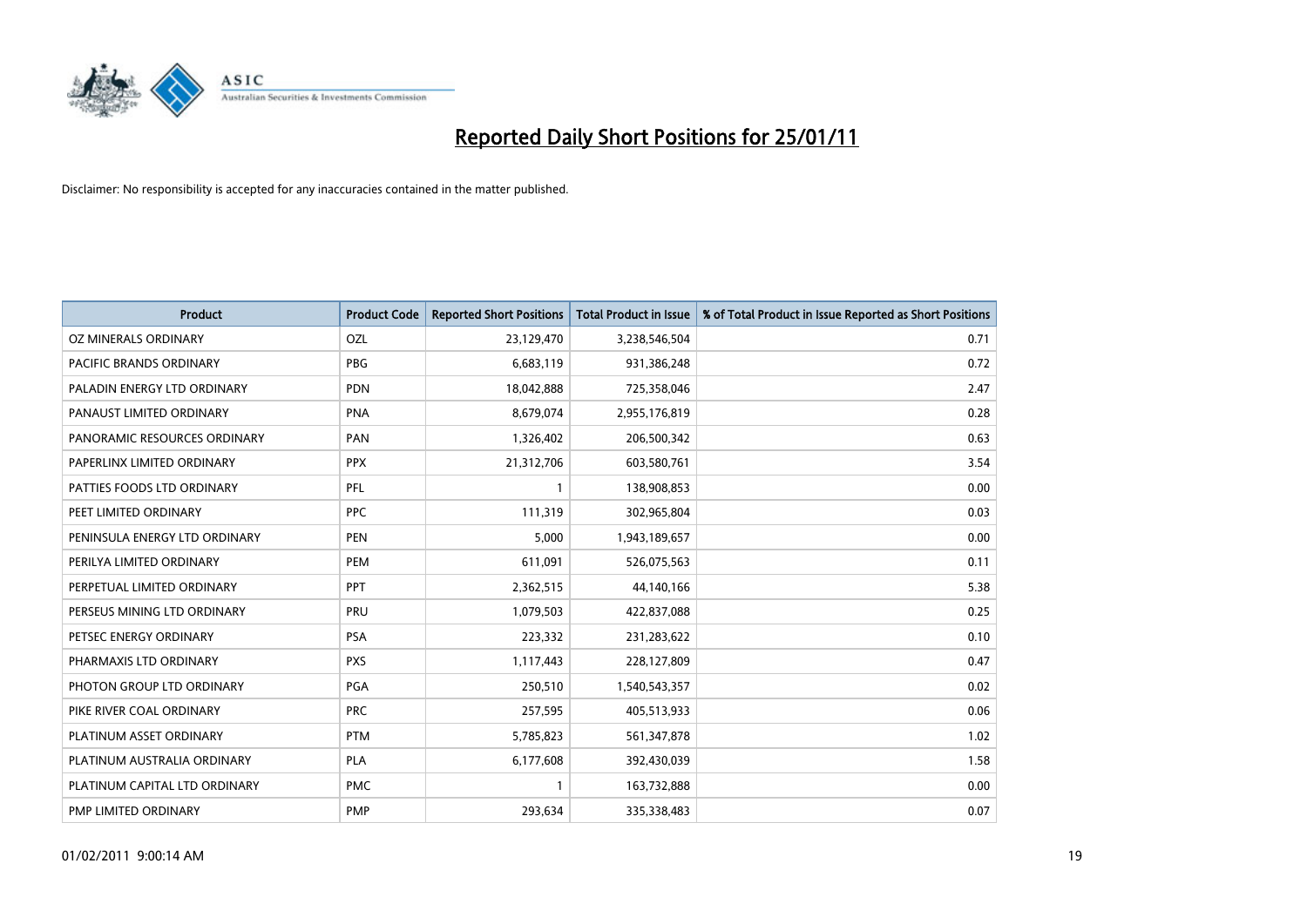

| Product                              | <b>Product Code</b> | <b>Reported Short Positions</b> | <b>Total Product in Issue</b> | % of Total Product in Issue Reported as Short Positions |
|--------------------------------------|---------------------|---------------------------------|-------------------------------|---------------------------------------------------------|
| PORT BOUVARD LIMITED ORDINARY        | PBD                 | 6,754                           | 593,868,295                   | 0.00                                                    |
| PREMIER INVESTMENTS ORDINARY         | <b>PMV</b>          | 231,942                         | 155,030,045                   | 0.16                                                    |
| PRIMA BIOMED LTD ORDINARY            | <b>PRR</b>          | 471,684                         | 768,410,937                   | 0.06                                                    |
| PRIMARY HEALTH CARE ORDINARY         | PRY                 | 8,982,793                       | 496,043,188                   | 1.82                                                    |
| PRIME INFR GROUP. STAPLED SECURITIES | PIH                 | 308,735                         | 351,776,795                   | 0.09                                                    |
| PRIME MEDIA GRP LTD ORDINARY         | PRT                 | 2                               | 366,330,303                   | 0.00                                                    |
| PROGEN PHARMACEUTIC ORDINARY         | PGL                 | 151,596                         | 24,709,097                    | 0.61                                                    |
| PROGRAMMED ORDINARY                  | <b>PRG</b>          | 323,605                         | 118,169,908                   | 0.28                                                    |
| <b>PSIVIDA CORP CDI 1:1</b>          | <b>PVA</b>          | 6,878                           | 7,656,004                     | 0.09                                                    |
| <b>QANTAS AIRWAYS ORDINARY</b>       | QAN                 | 22,135,802                      | 2,265,123,620                 | 0.98                                                    |
| <b>OBE INSURANCE GROUP ORDINARY</b>  | <b>OBE</b>          | 14,407,275                      | 1,051,710,910                 | 1.37                                                    |
| OR NATIONAL LIMITED ORDINARY         | <b>ORN</b>          | 18,642,331                      | 2,440,000,000                 | 0.73                                                    |
| QUICKSTEP HOLDINGS ORDINARY          | OHL                 | 1,600                           | 253,562,870                   | 0.00                                                    |
| RAMELIUS RESOURCES ORDINARY          | <b>RMS</b>          | 64,748                          | 291,208,795                   | 0.02                                                    |
| RAMSAY HEALTH CARE ORDINARY          | <b>RHC</b>          | 1,357,961                       | 202,081,252                   | 0.66                                                    |
| RANGE RESOURCES LTD ORDINARY         | <b>RRS</b>          | 1,250,000                       | 1,227,748,826                 | 0.10                                                    |
| <b>RCR TOMLINSON ORDINARY</b>        | <b>RCR</b>          | 68,067                          | 131,892,672                   | 0.05                                                    |
| <b>REA GROUP ORDINARY</b>            | <b>REA</b>          | 18,203                          | 129,691,280                   | 0.00                                                    |
| <b>RECKON LIMITED ORDINARY</b>       | <b>RKN</b>          | 1,982                           | 133,384,060                   | 0.00                                                    |
| <b>RED FORK ENERGY ORDINARY</b>      | <b>RFE</b>          | 7,813                           | 139,535,000                   | 0.01                                                    |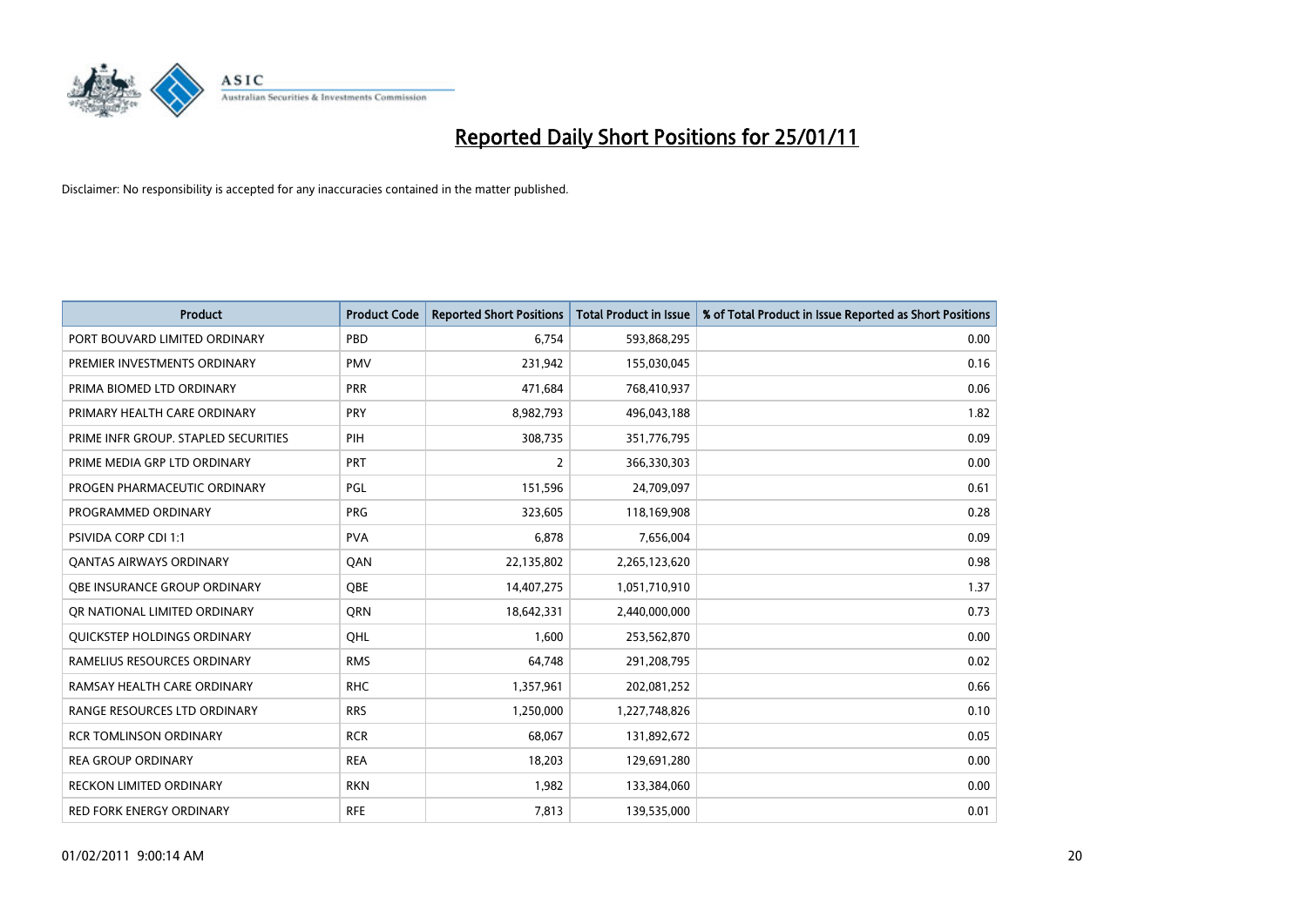

| <b>Product</b>                      | <b>Product Code</b> | <b>Reported Short Positions</b> | <b>Total Product in Issue</b> | % of Total Product in Issue Reported as Short Positions |
|-------------------------------------|---------------------|---------------------------------|-------------------------------|---------------------------------------------------------|
| <b>REDFLEX HOLDINGS ORDINARY</b>    | <b>RDF</b>          | 858                             | 110,345,599                   | 0.00                                                    |
| REED RESOURCES LTD ORDINARY         | <b>RDR</b>          | 270,905                         | 193,271,768                   | 0.14                                                    |
| <b>REGIS RESOURCES ORDINARY</b>     | <b>RRL</b>          | 2,009,236                       | 430,743,915                   | 0.46                                                    |
| RESMED INC CDI 10:1                 | <b>RMD</b>          | 8,715,231                       | 1,516,163,980                 | 0.57                                                    |
| <b>RESOLUTE MINING ORDINARY</b>     | <b>RSG</b>          | 4,924,931                       | 464,925,930                   | 1.07                                                    |
| RESOURCE AND INVEST. ORDINARY       | <b>RNI</b>          | 5,385                           | 119,529,308                   | 0.00                                                    |
| <b>RESOURCE GENERATION ORDINARY</b> | <b>RES</b>          | 223,547                         | 243,900,530                   | 0.08                                                    |
| REVERSE CORP LIMITED ORDINARY       | <b>REF</b>          | 25,141                          | 92,382,175                    | 0.03                                                    |
| REX MINERALS LIMITED ORDINARY       | <b>RXM</b>          | 81,588                          | 150,317,460                   | 0.05                                                    |
| <b>RHG LIMITED ORDINARY</b>         | <b>RHG</b>          | 63,954                          | 318,745,978                   | 0.01                                                    |
| RIDLEY CORPORATION ORDINARY         | <b>RIC</b>          | 54,491                          | 307,817,071                   | 0.02                                                    |
| RIO TINTO LIMITED ORDINARY          | <b>RIO</b>          | 13,975,654                      | 435,758,720                   | 3.20                                                    |
| RIVERCITY MOTORWAY STAPLED          | <b>RCY</b>          | 132,000                         | 957,010,115                   | 0.01                                                    |
| RIVERSDALE MINING ORDINARY          | <b>RIV</b>          | 1,121,586                       | 236,696,188                   | 0.47                                                    |
| ROBUST RESOURCES ORDINARY           | <b>ROL</b>          | 2,320                           | 84,144,097                    | 0.00                                                    |
| ROC OIL COMPANY ORDINARY            | <b>ROC</b>          | 6,133,543                       | 713,154,560                   | 0.87                                                    |
| <b>RURALCO HOLDINGS ORDINARY</b>    | <b>RHL</b>          | 39,608                          | 55,019,284                    | 0.07                                                    |
| SAI GLOBAL LIMITED ORDINARY         | SAI                 | 155,282                         | 197,910,346                   | 0.06                                                    |
| SALMAT LIMITED ORDINARY             | <b>SLM</b>          | 79,703                          | 159,749,049                   | 0.05                                                    |
| SANDFIRE RESOURCES ORDINARY         | <b>SFR</b>          | 14,598                          | 148, 167, 539                 | 0.01                                                    |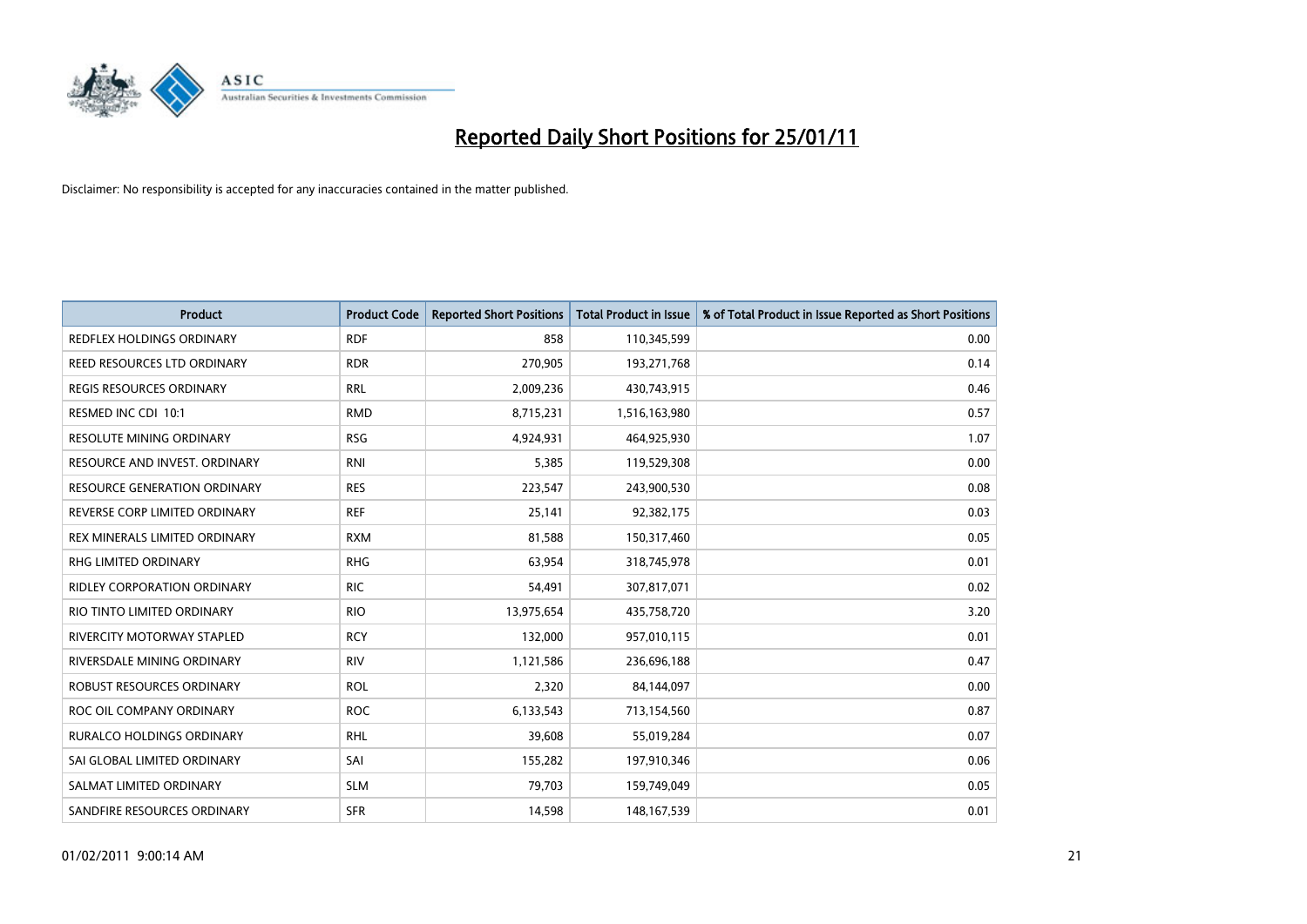

| <b>Product</b>                           | <b>Product Code</b> | <b>Reported Short Positions</b> | Total Product in Issue | % of Total Product in Issue Reported as Short Positions |
|------------------------------------------|---------------------|---------------------------------|------------------------|---------------------------------------------------------|
| <b>SANTOS LTD ORDINARY</b>               | <b>STO</b>          | 3,982,326                       | 874,189,845            | 0.44                                                    |
| SARACEN MINERAL ORDINARY                 | <b>SAR</b>          | 318,998                         | 492,151,415            | 0.05                                                    |
| SEDGMAN LIMITED ORDINARY                 | <b>SDM</b>          | 323,420                         | 207,997,898            | 0.15                                                    |
| SEEK LIMITED ORDINARY                    | <b>SEK</b>          | 2,833,726                       | 336,584,488            | 0.84                                                    |
| SENETAS CORPORATION ORDINARY             | <b>SEN</b>          | 756,999                         | 463,105,195            | 0.16                                                    |
| SERVCORP LIMITED ORDINARY                | SRV                 | 138,736                         | 98,440,807             | 0.14                                                    |
| SERVICE STREAM ORDINARY                  | <b>SSM</b>          | 352,309                         | 283,418,867            | 0.12                                                    |
| SEVEN GROUP HOLDINGS ORDINARY            | <b>SVW</b>          | 240,709                         | 305,410,281            | 0.09                                                    |
| SIGMA PHARMACEUTICAL ORDINARY            | <b>SIP</b>          | 11,798,411                      | 1,178,626,572          | 0.99                                                    |
| SILEX SYSTEMS ORDINARY                   | <b>SLX</b>          | 192,958                         | 166,106,391            | 0.10                                                    |
| SILVER LAKE RESOURCE ORDINARY            | <b>SLR</b>          | 272,234                         | 178,882,838            | 0.15                                                    |
| SIMS METAL MGMT LTD ORDINARY             | SGM                 | 3,343,573                       | 204,921,757            | 1.65                                                    |
| SINGAPORE TELECOMM. CHESS DEPOSITARY INT | SGT                 | 3,796,744                       | 323,457,097            | 1.16                                                    |
| SKILLED GROUP LTD ORDINARY               | <b>SKE</b>          | 281,488                         | 190,738,408            | 0.14                                                    |
| SKY CITY ENTERTAIN, ORDINARY             | <b>SKC</b>          | 3,130,742                       | 575,114,687            | 0.54                                                    |
| <b>SKY NETWORK ORDINARY</b>              | <b>SKT</b>          | 258,144                         | 389,139,785            | 0.07                                                    |
| SMS MANAGEMENT, ORDINARY                 | <b>SMX</b>          | 172,223                         | 67,661,358             | 0.26                                                    |
| SONIC HEALTHCARE ORDINARY                | <b>SHL</b>          | 5,232,271                       | 388,429,875            | 1.35                                                    |
| SOUL PATTINSON (W.H) ORDINARY            | SOL                 | 28,880                          | 238,640,580            | 0.01                                                    |
| SOUTH BOULDER MINES ORDINARY             | <b>STB</b>          | 15,215                          | 75,685,688             | 0.02                                                    |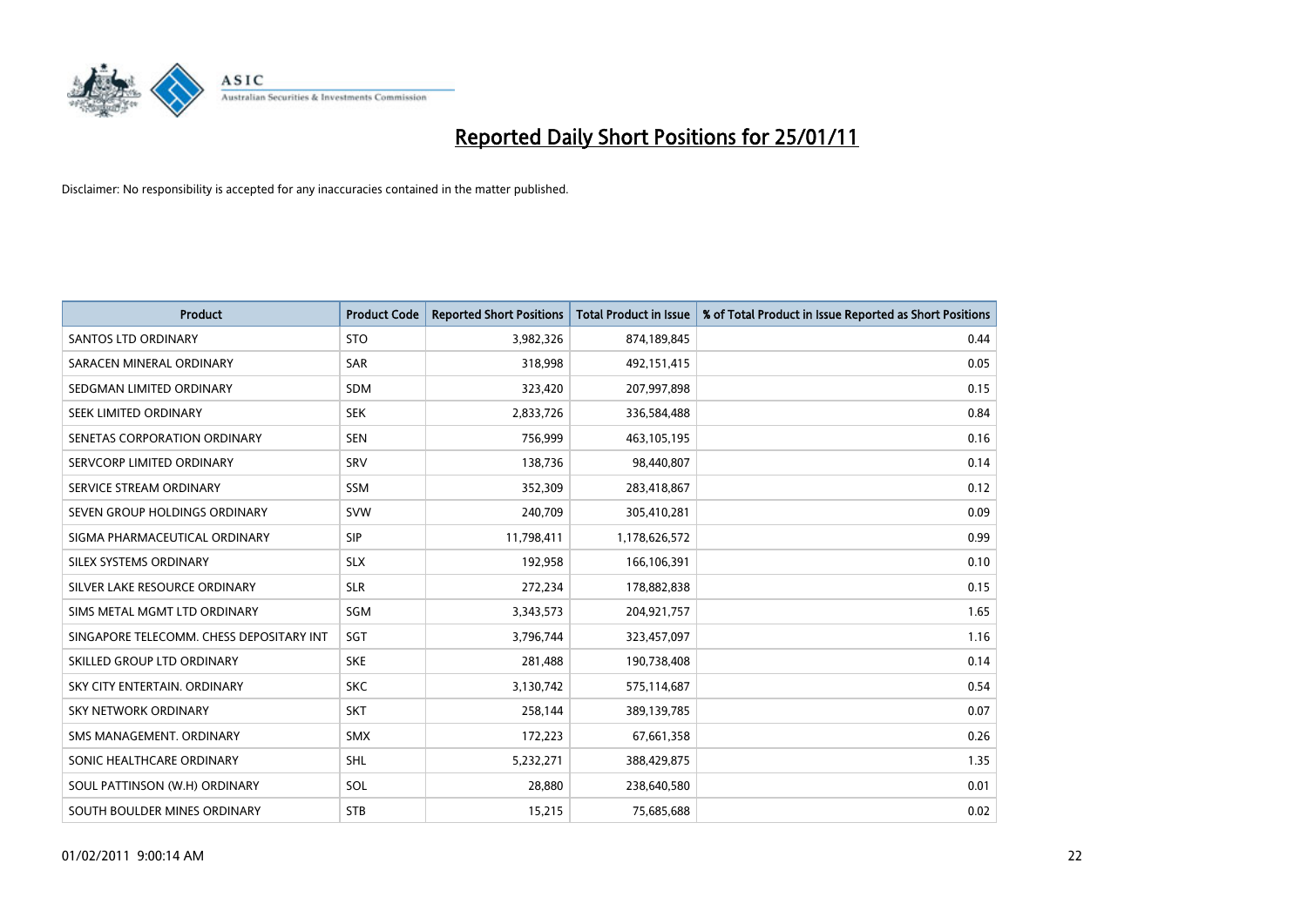

| <b>Product</b>                           | <b>Product Code</b> | <b>Reported Short Positions</b> | Total Product in Issue | % of Total Product in Issue Reported as Short Positions |
|------------------------------------------|---------------------|---------------------------------|------------------------|---------------------------------------------------------|
| SP AUSNET STAPLED SECURITIES             | <b>SPN</b>          | 10,022,477                      | 2,795,115,439          | 0.36                                                    |
| SPARK INFRASTRUCTURE STAPLED NOTE & UNIT | SKI                 | 9,982,083                       | 1,326,734,264          | 0.75                                                    |
| SPDR 200 FUND ETF UNITS                  | <b>STW</b>          | 8                               | 58,239,159             | 0.00                                                    |
| SPDR 50 FUND ETF UNITS                   | <b>SFY</b>          | 4,750                           | 5,679,715              | 0.08                                                    |
| SPECIALTY FASHION ORDINARY               | SFH                 | 2,272,023                       | 191,268,264            | 1.19                                                    |
| SPHERE MINERALS LTD ORDINARY             | <b>SPH</b>          | 7,215                           | 171,348,151            | 0.00                                                    |
| SPOTLESS GROUP LTD ORDINARY              | SPT                 | 3,023,943                       | 261,070,153            | 1.17                                                    |
| ST BARBARA LIMITED ORDINARY              | <b>SBM</b>          | 2,811,679                       | 325,615,389            | 0.88                                                    |
| STAGING CONNECTIONS ORDINARY             | <b>STG</b>          | 2,917,189                       | 78,317,726             | 3.72                                                    |
| STANMORE COAL LTD ORDINARY               | <b>SMR</b>          | 17,231                          | 86,750,738             | 0.02                                                    |
| STH AMERICAN COR LTD ORDINARY            | SAY                 | 9,200                           | 233,651,371            | 0.00                                                    |
| STHN CROSS MEDIA ORDINARY                | <b>SXL</b>          | 454,938                         | 378,827,750            | 0.11                                                    |
| STOCKLAND UNITS/ORD STAPLED              | SGP                 | 11,732,123                      | 2,383,036,717          | 0.49                                                    |
| STRAITS RESOURCES ORDINARY               | SRL                 | 3,010,479                       | 316, 342, 834          | 0.95                                                    |
| STW COMMUNICATIONS ORDINARY              | SGN                 | 359,721                         | 364,310,964            | 0.10                                                    |
| SUNCORP GROUP LTD ORDINARY               | <b>SUN</b>          | 4,864,689                       | 1,281,390,524          | 0.37                                                    |
| SUNDANCE RESOURCES ORDINARY              | SDL                 | 11,436,218                      | 2,711,645,932          | 0.42                                                    |
| SUNLAND GROUP LTD ORDINARY               | <b>SDG</b>          | 66,601                          | 226,093,183            | 0.02                                                    |
| SUPER RET REP LTD ORDINARY               | SUL                 | 170,773                         | 129,002,619            | 0.13                                                    |
| <b>SWICK MINING ORDINARY</b>             | <b>SWK</b>          | 1,548                           | 236,724,970            | 0.00                                                    |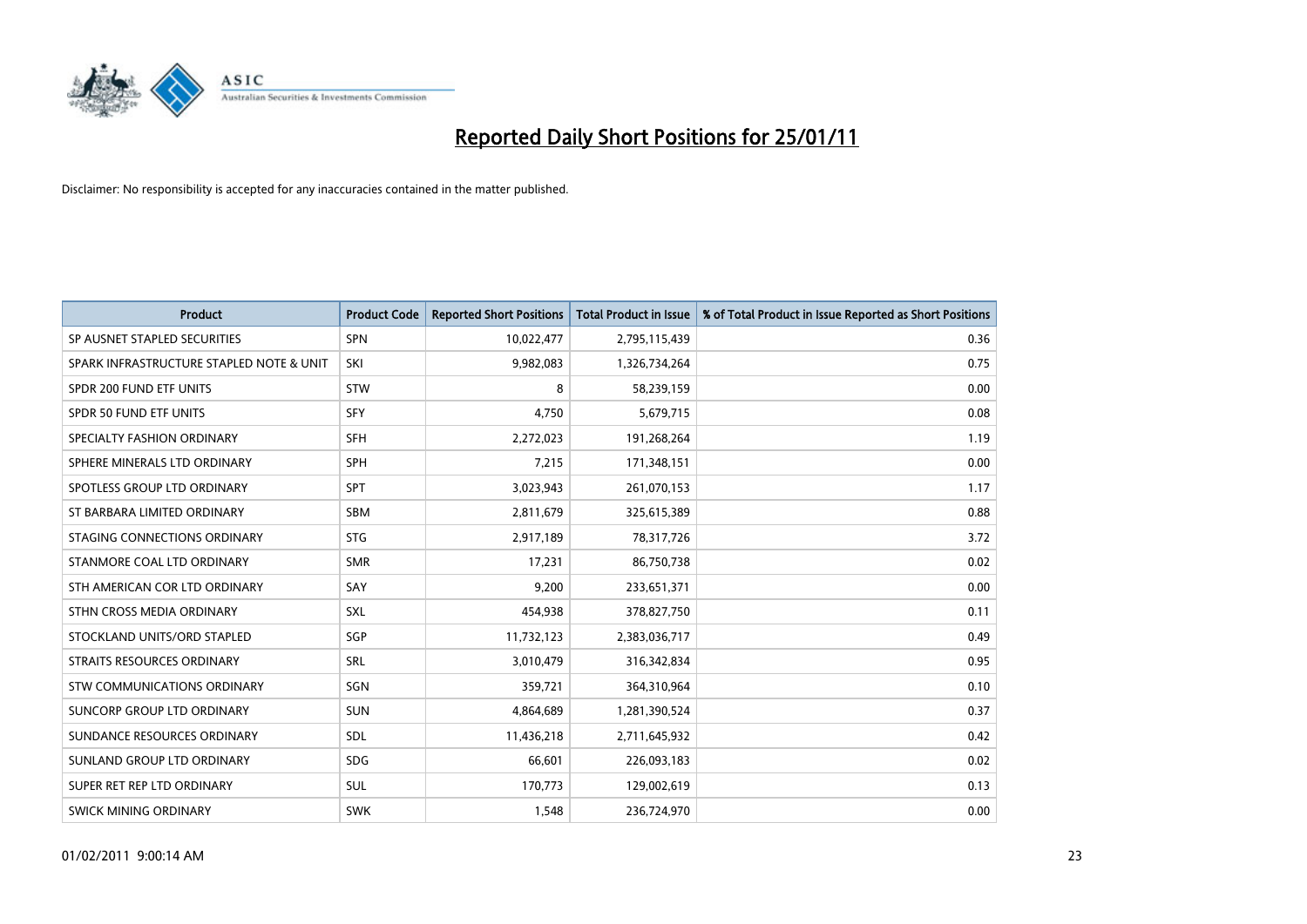

| <b>Product</b>                      | <b>Product Code</b> | <b>Reported Short Positions</b> | Total Product in Issue | % of Total Product in Issue Reported as Short Positions |
|-------------------------------------|---------------------|---------------------------------|------------------------|---------------------------------------------------------|
| SYMEX HOLDINGS ORDINARY             | <b>SYM</b>          | 6,633                           | 125,037,628            | 0.01                                                    |
| TABCORP HOLDINGS LTD ORDINARY       | <b>TAH</b>          | 1,112,055                       | 684,918,140            | 0.16                                                    |
| <b>TALENT2 INTERNATION ORDINARY</b> | <b>TWO</b>          | 7                               | 141,702,125            | 0.00                                                    |
| TANAMI GOLD NL ORDINARY             | <b>TAM</b>          | 14,383                          | 260,947,676            | 0.01                                                    |
| TAP OIL LIMITED ORDINARY            | <b>TAP</b>          | 561,791                         | 240,967,311            | 0.23                                                    |
| TASSAL GROUP LIMITED ORDINARY       | <b>TGR</b>          | 131,440                         | 146,304,404            | 0.08                                                    |
| <b>TATTS GROUP LTD ORDINARY</b>     | <b>TTS</b>          | 10,444,327                      | 1,300,888,465          | 0.80                                                    |
| TELECOM CORPORATION ORDINARY        | <b>TEL</b>          | 18,628,069                      | 1,924,622,088          | 0.96                                                    |
| TELSTRA CORPORATION, ORDINARY       | <b>TLS</b>          | 8,483,113                       | 12,443,074,357         | 0.05                                                    |
| TEN NETWORK HOLDINGS ORDINARY       | <b>TEN</b>          | 13,992,011                      | 1,045,236,720          | 1.35                                                    |
| TERANGA GOLD CORP CDI 1:1           | TGZ                 | 80,344                          | 156,154,864            | 0.05                                                    |
| TERRAMIN AUSTRALIA, ORDINARY        | <b>TZN</b>          | 260,436                         | 167,315,574            | 0.15                                                    |
| TFS CORPORATION LTD ORDINARY        | <b>TFC</b>          | 64,248                          | 227,360,909            | 0.02                                                    |
| THE REJECT SHOP ORDINARY            | <b>TRS</b>          | 297,710                         | 26,033,570             | 1.14                                                    |
| THOR MINING PLC CHESS DEPOSITARY    | <b>THR</b>          | 2,307                           | 240,235,256            | 0.00                                                    |
| THORN GROUP LIMITED ORDINARY        | <b>TGA</b>          | 25,893                          | 129,858,924            | 0.02                                                    |
| THUNDELARRA EXPLOR. ORDINARY        | <b>THX</b>          | 7,712                           | 153,412,482            | 0.01                                                    |
| TIGER RESOURCES ORDINARY            | <b>TGS</b>          | 216,306                         | 597,373,151            | 0.04                                                    |
| TIMBERCORP LIMITED ORDINARY         | <b>TIM</b>          | 90,074                          | 352,071,429            | 0.02                                                    |
| TISHMAN SPEYER UNITS                | <b>TSO</b>          | 90,275                          | 338,440,904            | 0.02                                                    |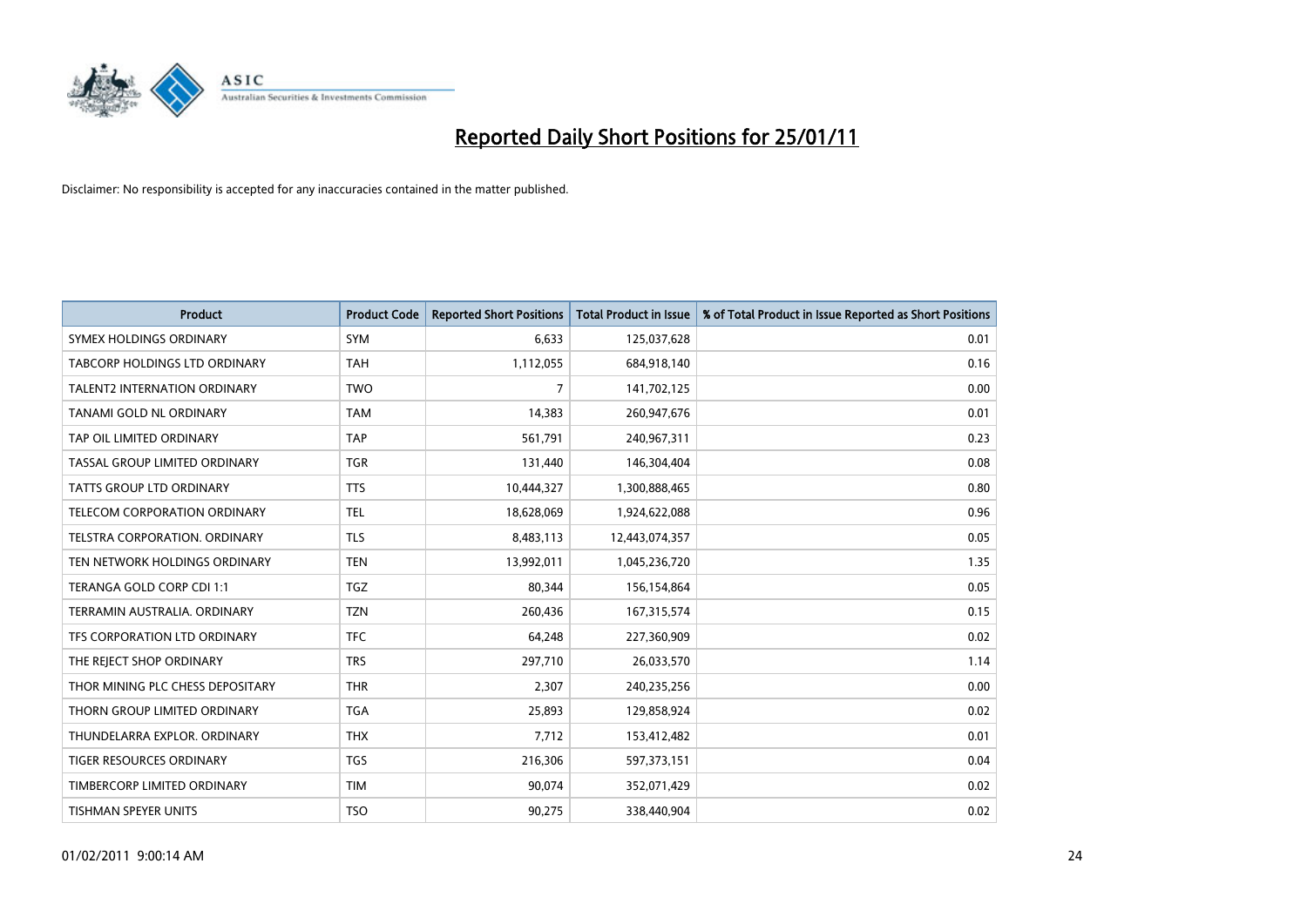

| <b>Product</b>                            | <b>Product Code</b> | <b>Reported Short Positions</b> | <b>Total Product in Issue</b> | % of Total Product in Issue Reported as Short Positions |
|-------------------------------------------|---------------------|---------------------------------|-------------------------------|---------------------------------------------------------|
| TNG LIMITED ORDINARY                      | <b>TNG</b>          | 4.321                           | 258,055,076                   | 0.00                                                    |
| TOLL HOLDINGS LTD ORDINARY                | <b>TOL</b>          | 13,827,893                      | 706,577,616                   | 1.97                                                    |
| TORO ENERGY LIMITED ORDINARY              | <b>TOE</b>          | 35,404                          | 964,936,676                   | 0.00                                                    |
| <b>TOWER AUSTRALIA ORDINARY</b>           | <b>TAL</b>          | 180,224                         | 419,652,394                   | 0.04                                                    |
| <b>TOWER LIMITED ORDINARY</b>             | <b>TWR</b>          | 690,119                         | 260,925,911                   | 0.26                                                    |
| TOX FREE SOLUTIONS ORDINARY               | <b>TOX</b>          | 62,906                          | 91,855,500                    | 0.06                                                    |
| TPG TELECOM LIMITED ORDINARY              | <b>TPM</b>          | 3,388,208                       | 775,522,421                   | 0.42                                                    |
| TRANSFIELD SERV INFR STAPLED SECURITIES   | <b>TSI</b>          | 209,212                         | 434,862,971                   | 0.05                                                    |
| <b>TRANSFIELD SERVICES ORDINARY</b>       | <b>TSE</b>          | 1,421,920                       | 549,715,957                   | 0.25                                                    |
| TRANSPACIFIC INDUST, ORDINARY             | <b>TPI</b>          | 18,867,775                      | 960,638,735                   | 1.95                                                    |
| TRANSURBAN GROUP TRIPLE STAPLED SEC.      | TCL                 | 1,660,371                       | 1,441,290,633                 | 0.12                                                    |
| TRINITY GROUP STAPLED SECURITIES          | <b>TCQ</b>          | 3,419                           | 231,701,539                   | 0.00                                                    |
| TROY RESOURCES NL ORDINARY                | <b>TRY</b>          | 27,886                          | 87,494,823                    | 0.03                                                    |
| UGL LIMITED ORDINARY                      | UGL                 | 6,422,252                       | 166,028,705                   | 3.87                                                    |
| UNILIFE CORPORATION CDI US PROHIBITED     | <b>UNS</b>          | 204,971                         | 272,744,111                   | 0.06                                                    |
| UXC LIMITED ORDINARY                      | <b>UXC</b>          | 73,555                          | 305,789,718                   | 0.02                                                    |
| VALAD PROPERTY GROUP STAPLED US PROHIBIT. | <b>VPG</b>          | 3,960,637                       | 115,108,116                   | 3.43                                                    |
| <b>VDM GROUP LIMITED ORDINARY</b>         | <b>VMG</b>          | 11,116                          | 193,127,749                   | 0.01                                                    |
| <b>VENTURE MINERALS ORDINARY</b>          | <b>VMS</b>          | 6,500                           | 220,943,592                   | 0.00                                                    |
| VICTORIA PETROLEUM ORDINARY               | <b>VPE</b>          | 5,000                           | 588,424,680                   | 0.00                                                    |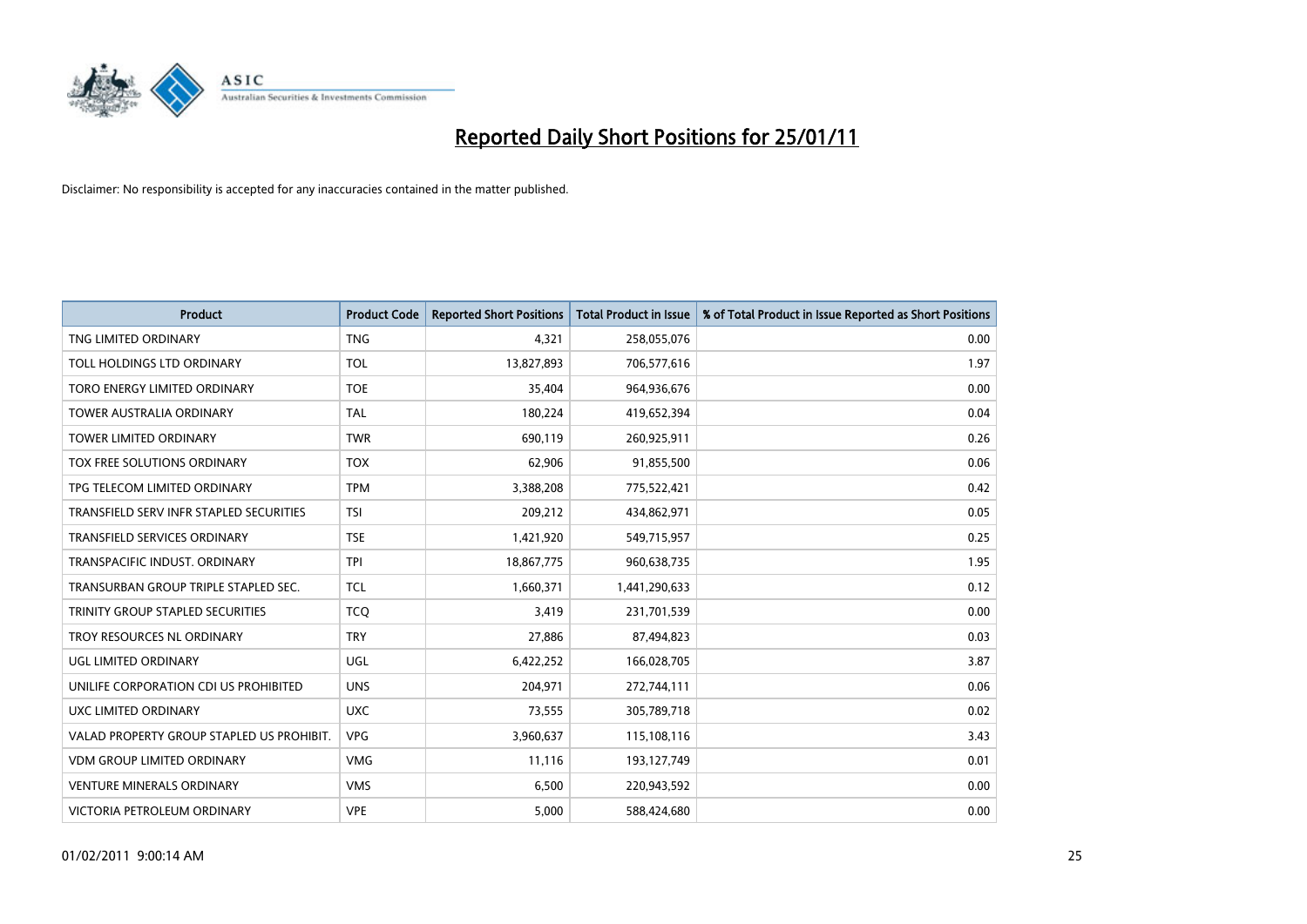

| Product                                | <b>Product Code</b> | <b>Reported Short Positions</b> | <b>Total Product in Issue</b> | % of Total Product in Issue Reported as Short Positions |
|----------------------------------------|---------------------|---------------------------------|-------------------------------|---------------------------------------------------------|
| <b>VIRGIN BLUE HOLDINGS ORDINARY</b>   | <b>VBA</b>          | 39,768,755                      | 2,210,197,600                 | 1.80                                                    |
| VISION GROUP HLDGS ORDINARY            | <b>VGH</b>          | 78,000                          | 73,583,806                    | 0.11                                                    |
| <b>VITA GROUP LTD ORDINARY</b>         | <b>VTG</b>          | 75,190                          | 142,499,800                   | 0.05                                                    |
| VITERRA INC CDI 1:1                    | <b>VTA</b>          | 65,835                          | 68,629,939                    | 0.10                                                    |
| VNGD ALL-WORLD EX-US CDI 1:1           | <b>VEU</b>          | 4,646                           | 548,668                       | 0.85                                                    |
| VNGD US TOTAL MARKET CDI 1:1           | <b>VTS</b>          | 7,756                           | 343,002                       | 2.26                                                    |
| <b>WAREHOUSE GROUP ORDINARY</b>        | <b>WHS</b>          | 37,636                          | 311,195,868                   | 0.01                                                    |
| <b>WATPAC LIMITED ORDINARY</b>         | <b>WTP</b>          | 311,041                         | 183,341,382                   | 0.15                                                    |
| <b>WDS LIMITED ORDINARY</b>            | <b>WDS</b>          | 17,618                          | 143,107,458                   | 0.01                                                    |
| WEBJET LIMITED ORDINARY                | <b>WEB</b>          | 74,081                          | 77,661,278                    | 0.10                                                    |
| <b>WESFARMERS LIMITED ORDINARY</b>     | <b>WES</b>          | 22,087,812                      | 1,005,185,775                 | 2.16                                                    |
| WESFARMERS LIMITED PARTIALLY PROTECTED | <b>WESN</b>         | 956,573                         | 151,886,387                   | 0.62                                                    |
| WEST AUSTRALIAN NEWS ORDINARY          | <b>WAN</b>          | 8,588,898                       | 219,668,970                   | 3.92                                                    |
| <b>WESTERN AREAS NL ORDINARY</b>       | <b>WSA</b>          | 7,765,788                       | 179,735,899                   | 4.31                                                    |
| WESTERN DESERT RES. ORDINARY           | <b>WDR</b>          | 948                             | 154,684,108                   | 0.00                                                    |
| WESTFIELD GROUP ORD/UNIT STAPLED SEC   | <b>WDC</b>          | 8,819,618                       | 2,308,988,539                 | 0.35                                                    |
| WESTFIELD RETAIL TST UNIT STAPLED      | <b>WRT</b>          | 3,442,929                       | 3,054,166,195                 | 0.11                                                    |
| WESTPAC BANKING CORP ORDINARY          | <b>WBC</b>          | 24,204,415                      | 3,008,627,608                 | 0.79                                                    |
| WHITE ENERGY COMPANY ORDINARY          | <b>WEC</b>          | 8,659,782                       | 313,437,011                   | 2.76                                                    |
| WHITEHAVEN COAL ORDINARY               | <b>WHC</b>          | 1,927,001                       | 493,700,070                   | 0.39                                                    |